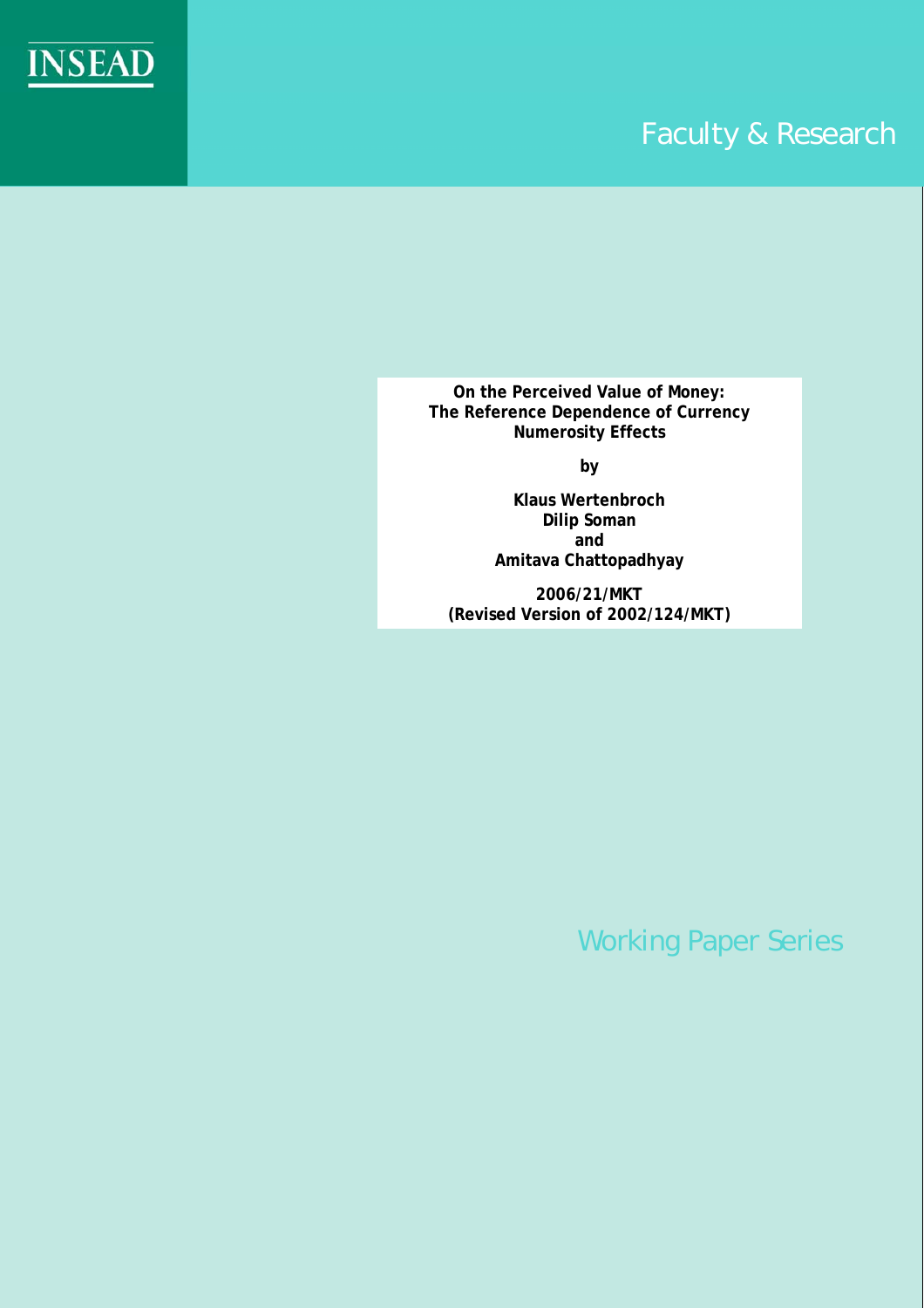On the Perceived Value of Money:

The Reference Dependence of Currency Numerosity Effects

## KLAUS WERTENBROCH

## DILIP SOMAN

## AMITAVA CHATTOPADHYAY\*

March 1, 2006

Forthcoming in *Journal of Consumer Research*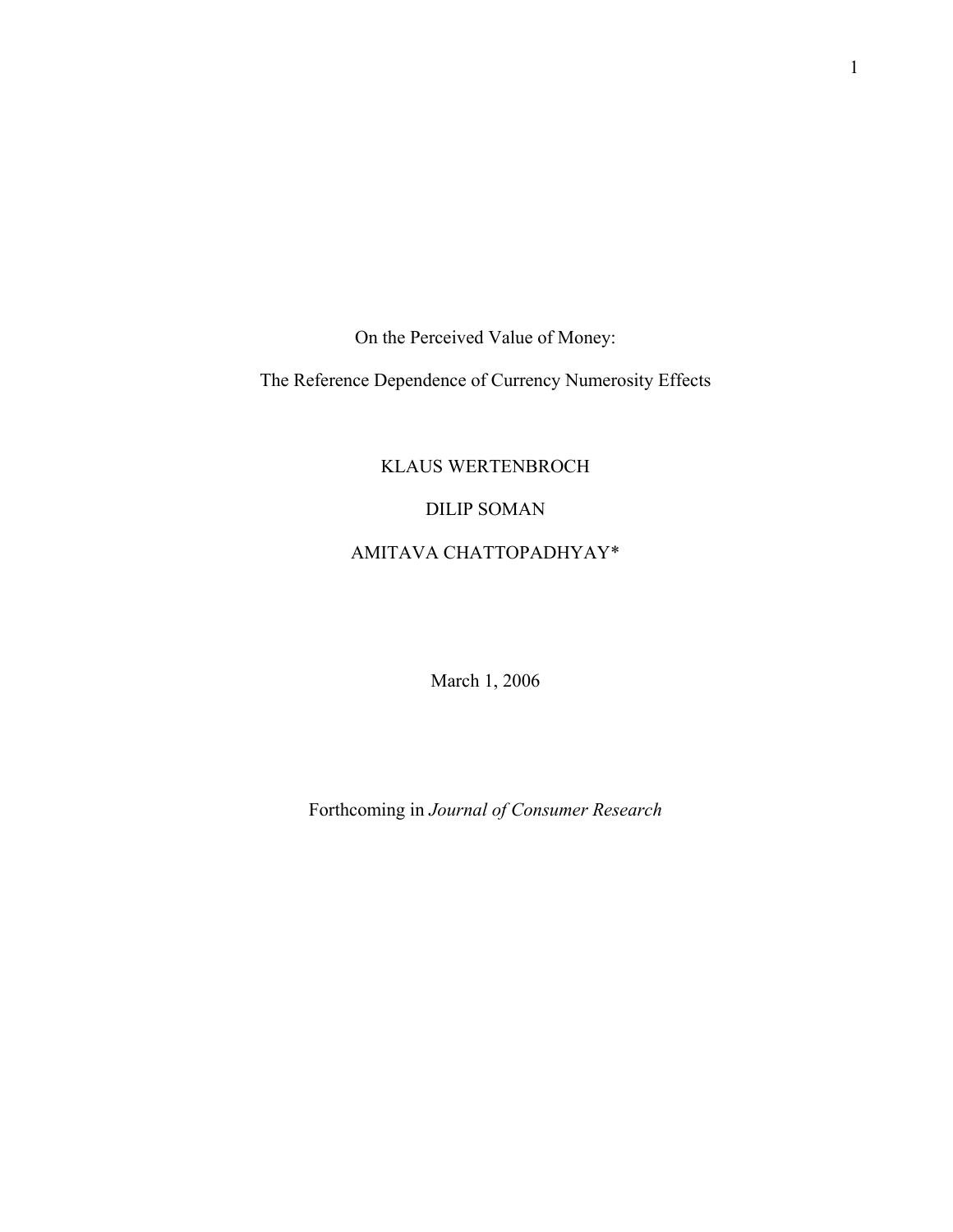\* Klaus Wertenbroch is Associate Professor of Marketing at INSEAD Europe Campus, Fontainebleau, France ([klaus.wertenbroch@insead.edu\)](mailto:klaus.wertenbroch@insead.edu), Dilip Soman is the Corus Chair in Communication Strategy and Professor of Marketing at the Rotman School of Management, University of Toronto, Canada [\(dilip.soman@rotman.utoronto.ca\)](mailto:dilip.soman@rotman.utoronto.ca), and Amitava Chattopadhyay is the L'Oréal Chaired Professor of Marketing, Innovation, and Creativity and Professor of Marketing at INSEAD Asia Campus, Singapore ([amitava.chattopadhyay@insead.edu\)](mailto:amitava.chattopadhyay@insead.edu). Thanks to Professor Henrik Sattler at the University of Hamburg for his help with collecting data in Germany, to Maggie Chan, Kareen Kinzli, Vivian Lam, and Veron Yip for their research assistance, and to the editor, associate editor, and reviewers for their helpful and constructive comments on earlier versions of this paper. Authorship is equal and authorship order is reverse alphabetical.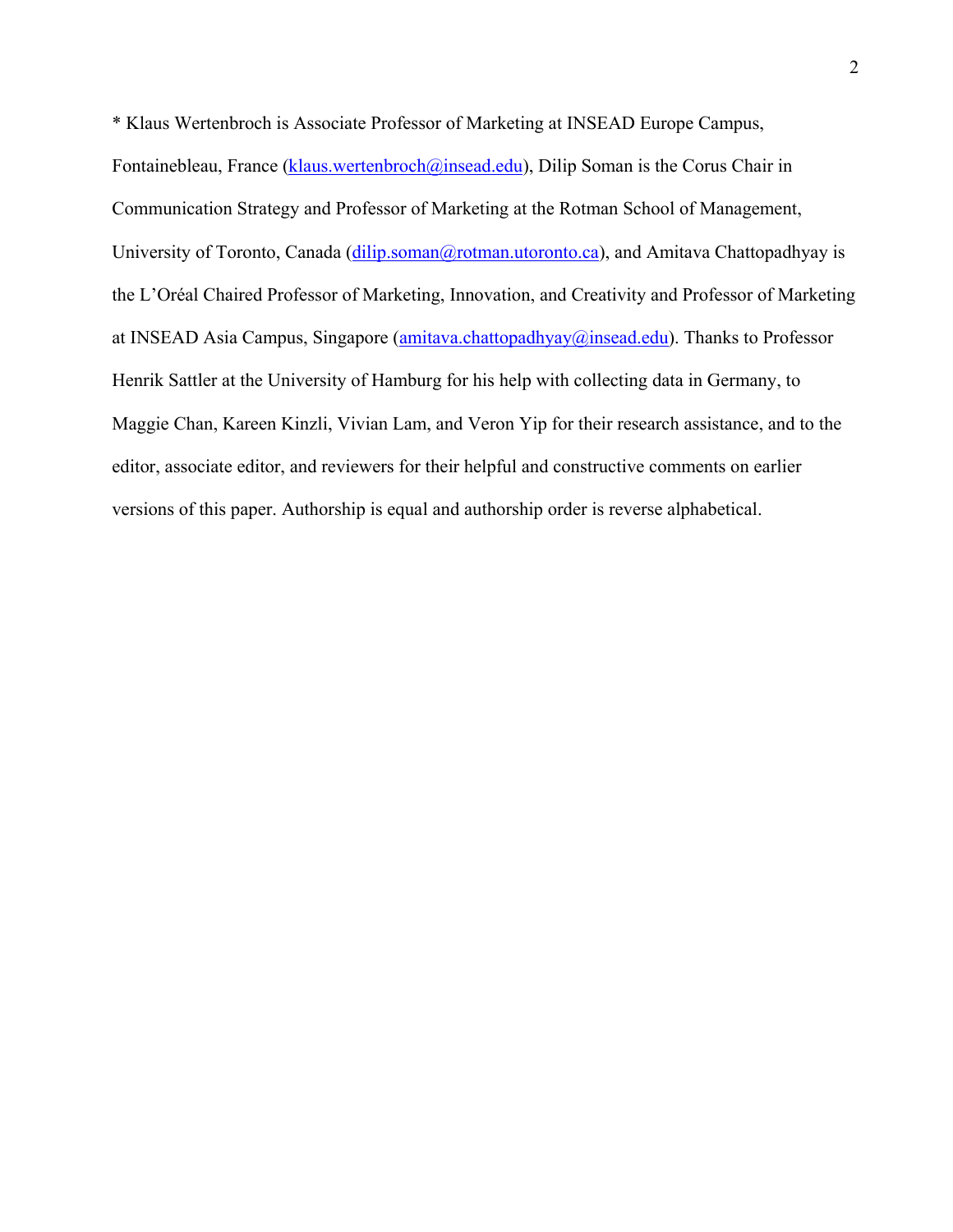Money illusion research shows that the nominal (face) value of money affects consumer perceptions of its real value. Recent mixed findings on consumer valuations in different currencies suggest that the underlying anchoring and adjustment processes are complex. We develop a framework to identify boundary conditions that specify the direction of anchoring effects on valuations in different currencies. Consumers anchor on the numerosity of the nominal difference between prices and salient referents (e.g., budgets) when evaluating transactions. Support for our framework comes from a series of experiments that evoke different reference standards. We discuss implications and opportunities for future research.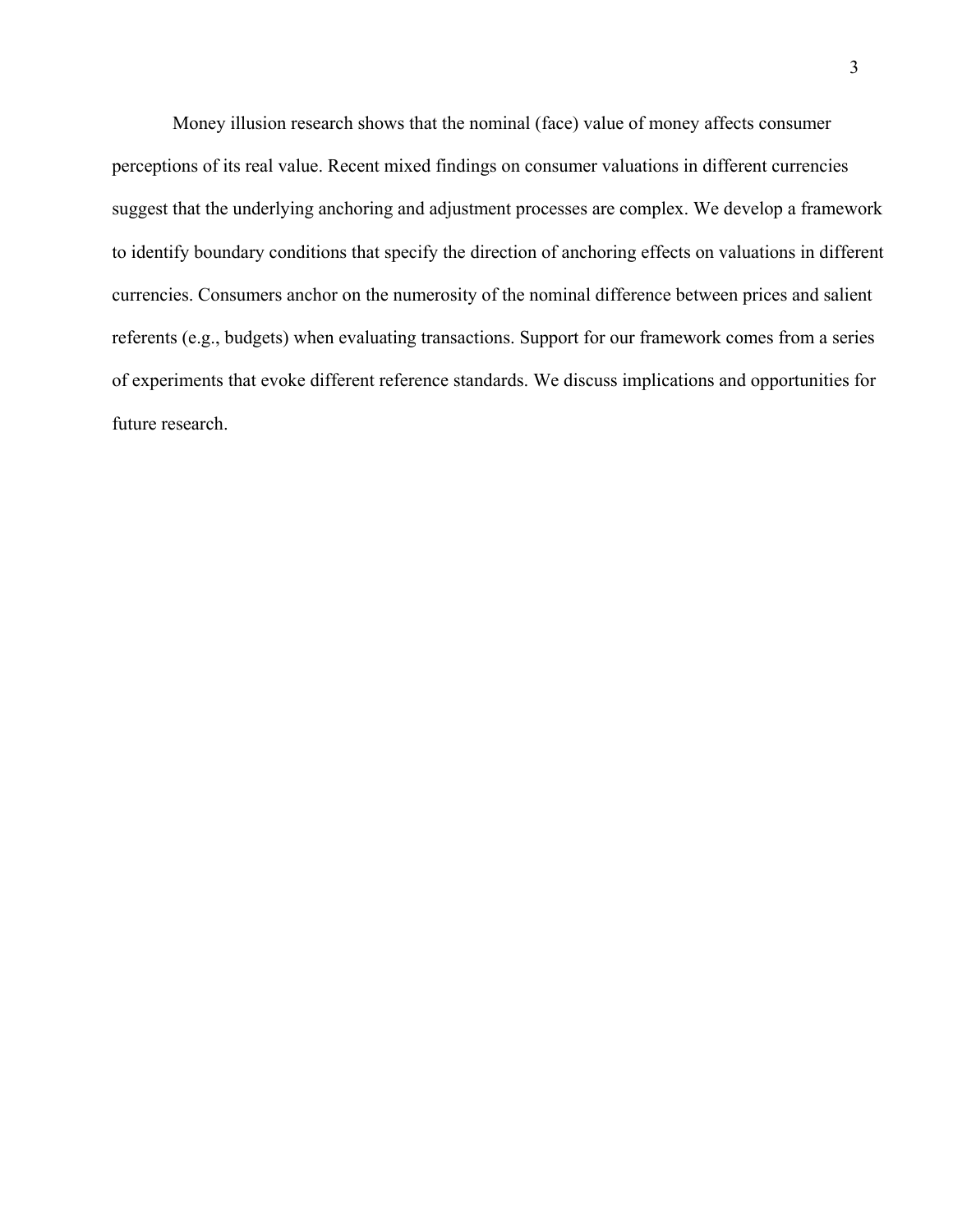Market transactions require people to assign a monetary value to the goods or services to be exchanged. Shafir, Diamond, and Tversky (1997) showed experimentally that people rely on the nominal rather than real value of money when making such decisions. In particular, the face value of an amount of money affected participants' preferences to a greater extent than the purchasing power of that amount (accounting for interest and inflation). This focus on nominal rather than real value when evaluating transactions was described in the economics literature almost 80 years ago by Fisher (1928) who termed it 'money illusion.' Money illusion not only biases individual decisions but may also have profound economic consequences in the aggregate (Fehr and Tyran 2001).

There have been a number of recent illustrations of money illusion in the context of evaluating different currencies. For example, Raghubir and Srivastava (2002) examined how consumers value products in foreign currencies. They showed that when the nominal value of the foreign currency is a multiple of the home currency (e.g., for a U.S. consumer considering a purchase in Singapore dollars, US\$  $1 = S$$  1.70) consumers are likely to spend less in real terms when buying in the foreign than in the home currency. Conversely, when the nominal value of the foreign currency is a fraction of the home currency (e.g., for a U.S. consumer considering a purchase in euros, US\$  $1 = \epsilon$  0.80), they are likely to spend more. Applying Tversky and Kahneman's (1974) well-established anchoring and adjustment process, Raghubir and Srivastava (2002) argued that consumers anchor on the nominal, or face, value of the foreign currency and adjust it for the exchange rate to determine its real value. Because the exchange rate conversion is cognitively taxing, the adjustment is inadequate and causes a face value effect, that is, a biased evaluation in favor of the nominal rather than the real value of the price posted in the foreign currency.

However, concurrent work in the context of the introduction of the euro in 2002 has yielded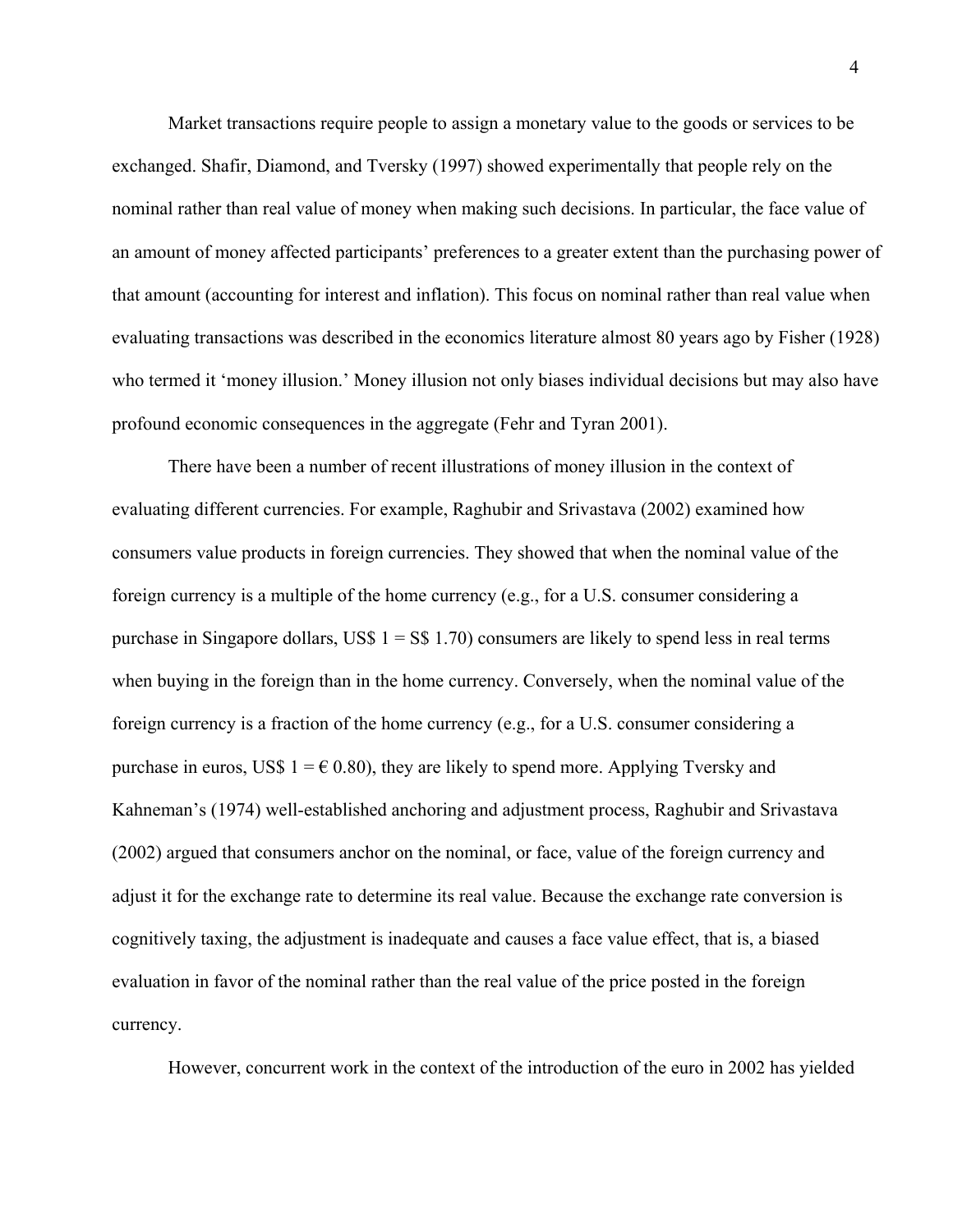mixed findings that suggest that anchoring and adjustment effects on price evaluations in different currencies are more complex than implied by a simple effect of the face value of the foreign currency. For example, Desmet (2002) and Gamble et al. (2002) found that euro conversion effects on price evaluations did not occur systematically in all affected countries as the face value effect may have predicted. Moreover, large-scale European consumer surveys show that changing the nominal value of money by replacing national currencies with euros has led to puzzlingly excessive perceptions of consumer price inflation, suggesting a reluctance to spend when the nominal value of the (new) foreign currency is a fraction of the (old) home currency (European Central Bank 2003). Some have argued that consumers may anchor on familiar prices in their home, or base, currency rather than on the face value of the foreign currency to make price judgments in a foreign currency (Jonas et al. 2002; Marques and Dehaene 2004). For instance, Jonas et al. (2002) found anchoring effects of the base currency (German Marks) on price estimates in less numerous euros.

In this paper, we further examine the impact of the nominal value of money on the perception of real value in individual consumer decisions. In particular, we extend previous research in several important ways. We propose a conceptualization that not only considers the nominal prices faced by consumers but also takes salient reference values into account such as the budget consumers have available to make a purchase or the price of competing purchase options. By including budget constraints and reference standards, our conceptualization links nominal valuations to standard economic as well as psychophysical theory. We propose and test two alternative computational mechanisms, by which consumers might evaluate prices in different currencies relative to such reference standards. Specifically, do consumers use the difference between reference values and prices to derive their evaluations or the ratio of the two?

Following previous research (Jonas et al. 2002; Mussweiler and Englich 2003; Raghubir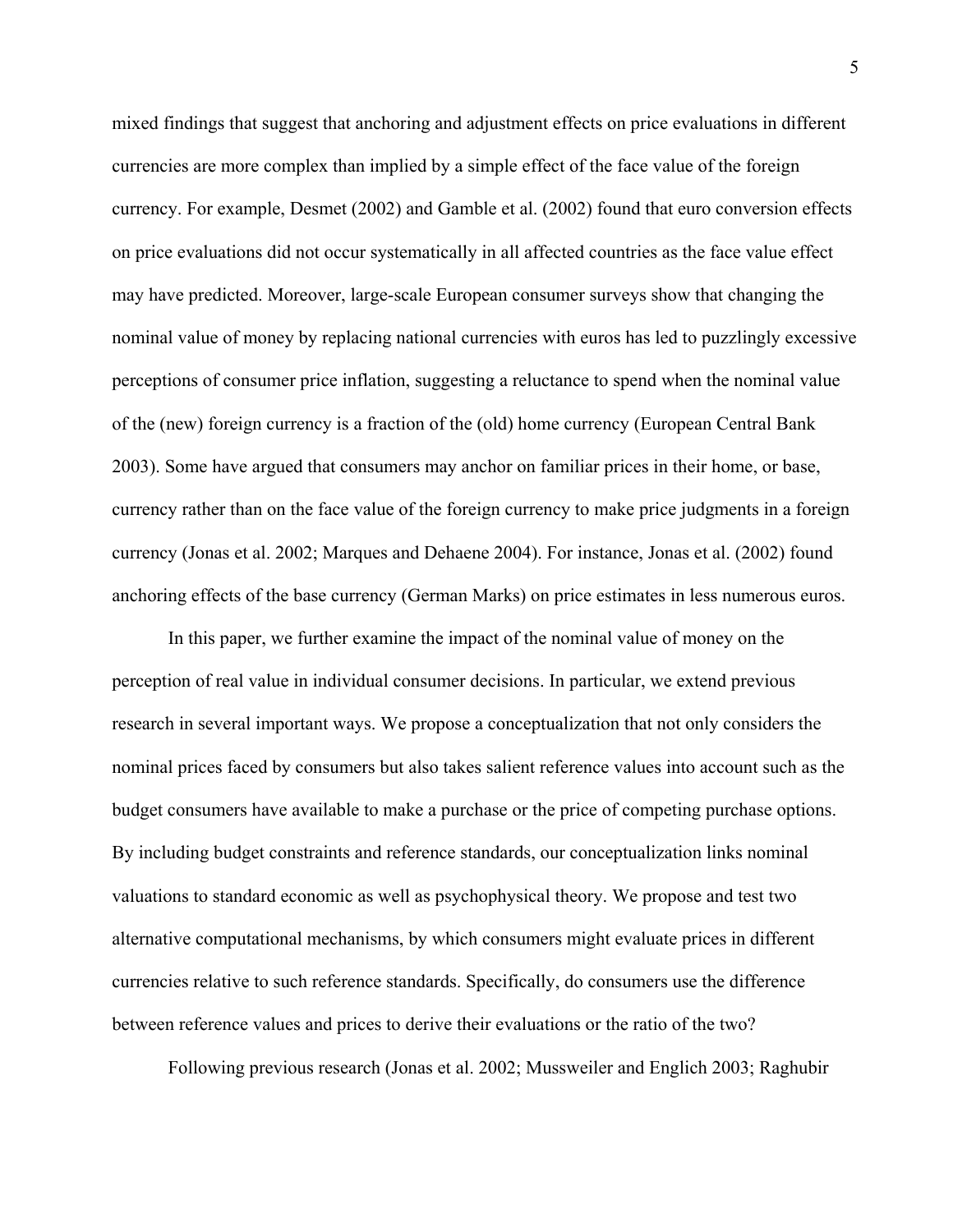and Srivastava 2002; Shafir et al. 1997), we also build on Tversky and Kahneman's (1974) anchoring and adjustment mechanism to explain evaluations of transactions in foreign currencies. However, consistent with standard economic theory, we introduce reference values into the evaluation of transactions, allowing us to systematically moderate previously observed face value effects when budgets (or other reference values) and prices are both uniformly rescaled in a new currency. Specifically, we predict underspending when the new (target) currency is less numerous than the original (base) currency (i.e., a fraction of the original currency; e.g., for a U.S. consumer, US\$ 1= $\epsilon$  0.80), and we predict overspending when the new (target) currency is more numerous than the original (base) currency (i.e., a multiple of the original currency, e.g., for a U.S. consumer, US\$ 1=S\$ 1.70). These latter predictions are the opposite of the results predicted and observed by Raghubir and Srivastava (2002).

We next present our conceptual framework and then test it in two studies. Study 1 compares the two alternative processes that could underlie the predicted effects and shows that consumers use the difference rather than the ratio of budget and price to make their decisions. The study reverses Raghubir and Srivastava's (2002) findings by rescaling both budgets and prices to a new currency. Study 2 extends our results to other salient reference values in the context of price comparisons between store and name brands priced in different currencies. It shows boundary conditions of the reference dependence of currency numerosity effects by introducing multiple reference values. We conclude by discussing implications of our findings and directions for future research.

#### **CONCEPTUAL FRAMEWORK**

To examine boundary conditions of the face value effect, we follow standard economic and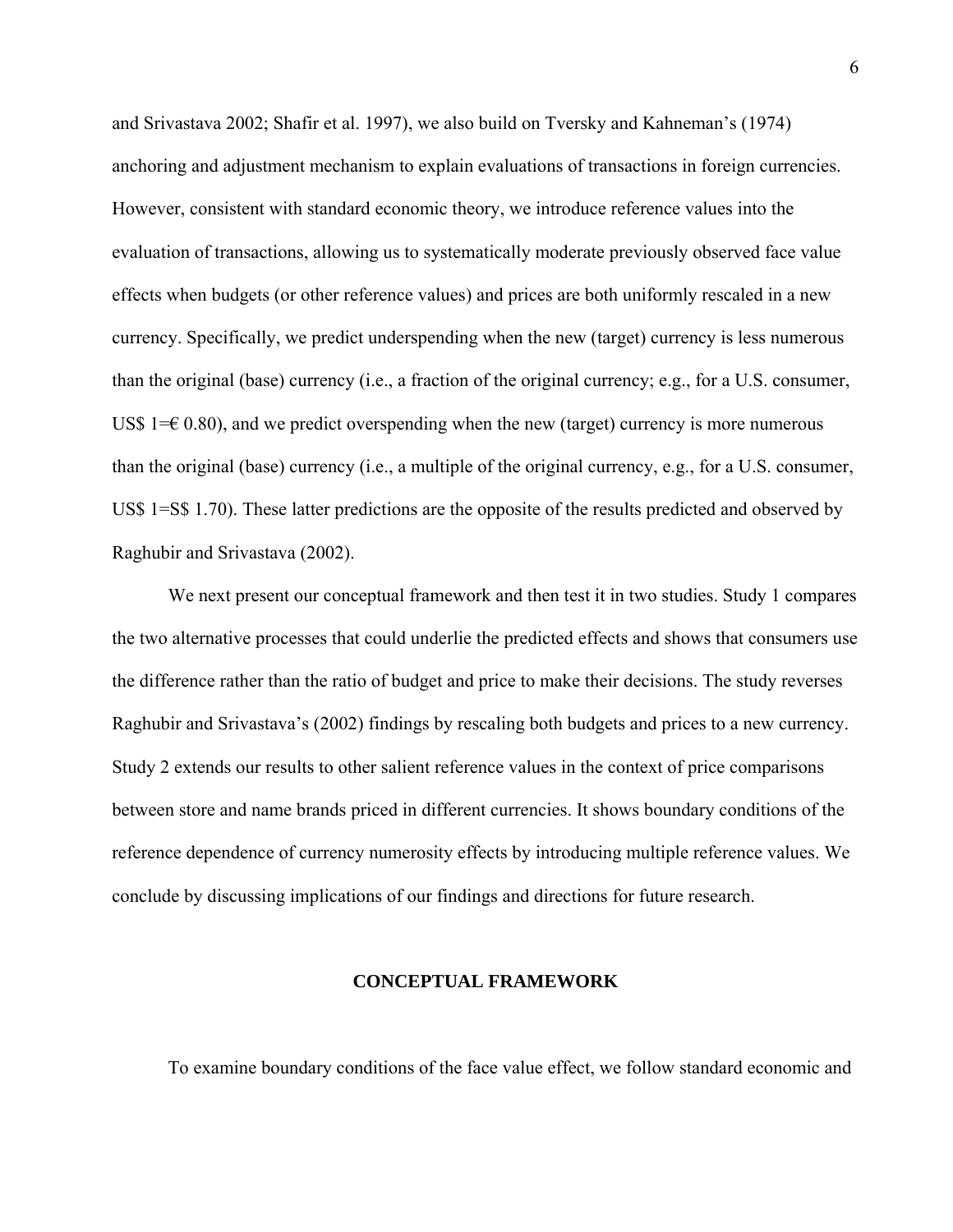psychophysical theory by assuming that consumers evaluate a transaction by comparing its price to a relevant reference value, for example, to a budget constraint. However, we propose a two-stage, biased evaluation process. In the first step, consumers approximate the number of currency units they will have left over in their budget after the transaction. In the second step, they evaluate these units according to their numerosity. Combining these two steps allows us to reverse previous findings on the face value effect, thus providing a more comprehensive account of how consumers evaluate transactions in different currencies. We do not suggest an alternative psychological mechanism but rather cast the role of anchoring and adjustment processes in evaluating prices in foreign currencies (Raghubir and Srivastava 2002; see also Jonas et al. 2002) in a broader framework with boundary conditions that cause these processes to reverse their impact on evaluations (i.e., in the presence of reference values).

#### Comparison Processes in Value Assessments and Consumer Choice

Research in psychophysics, perception, and decision-making shows that subjective evaluations of nominal quantities (such as prices) depend on salient reference standards (Helson 1964; Kahneman and Tversky 1991; Stevens 1975). Research in marketing has found that consumers evaluate a given price vis-à-vis a budget or compare it to the price of a competing good or some other reference price, depending on the salience of the different possible reference standards (Briesch et al. 1997; Winer 1988). We will return to this issue in study 2. Standard economic analysis more specifically prescribes that consumers make purchase decisions subject to a budget constraint (Deaton and Muellbauer 1980). They buy those items from a choice set of goods that maximize their utility, given the prices of other goods and given the prices they can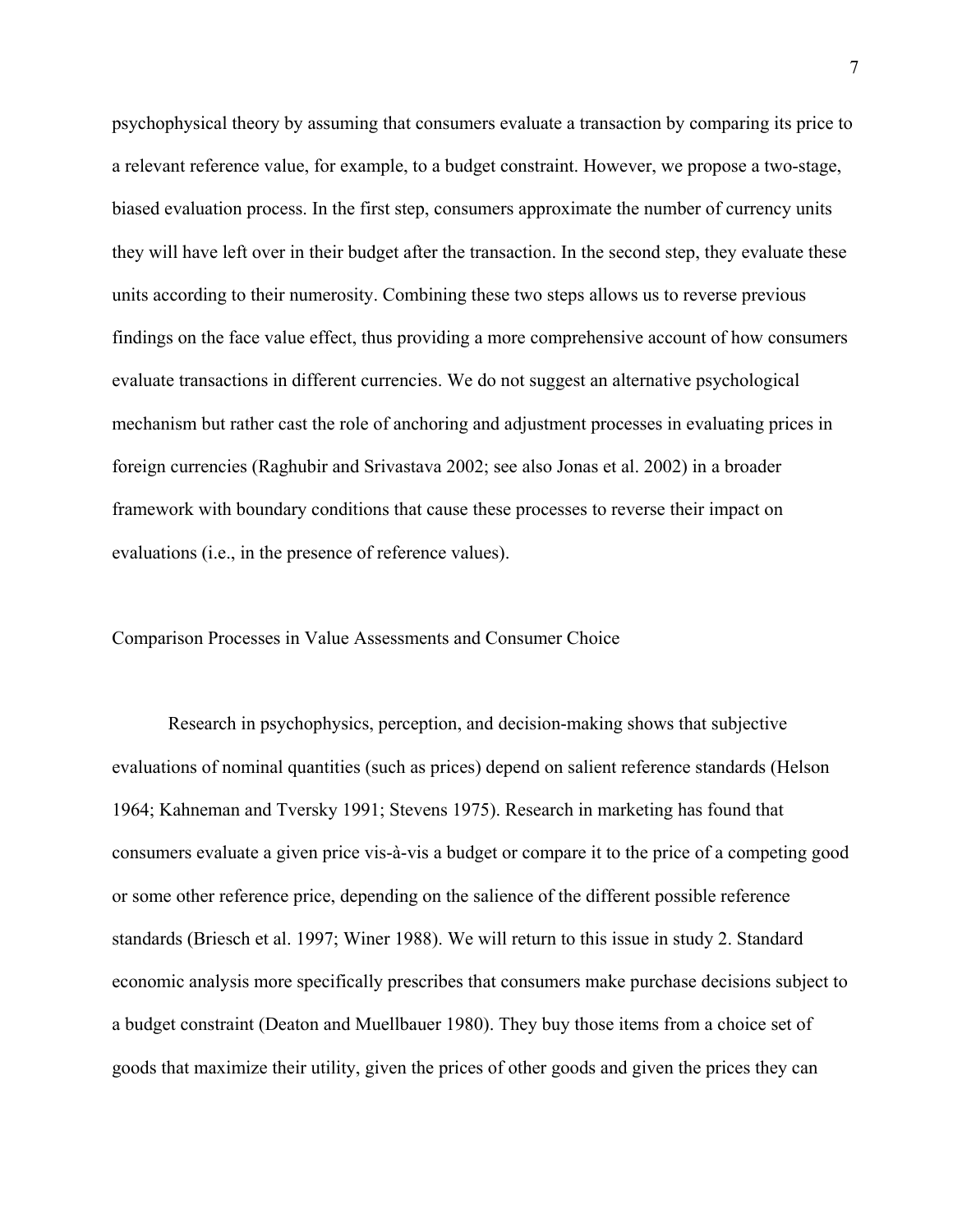afford to pay. Similarly, theories of mental budgeting suggest that consumers evaluate prices in the context of, or with reference to a budget (Heath and Soll 1996; Thaler 1985). The relevant budget can be either predetermined (Heath and Soll 1996), or constructed on the spot, depending on the salience of different, alternative budget constraints (Soman and Cheema 2002). How, then, do consumers compare prices to a reference standard, such as their budget? We propose, and test against each other, two alternative accounts of that comparison process. Below, we use the term "real value" to refer to the value of an amount expressed in a base currency, and "nominal value" to refer to the numerical face value of the amount either in the base currency or in a target currency.

*Ratio Assessments*. Consumers may derive an approximation of the ratio of budget and price(s). This allows them to determine how many units of a good they could purchase with their budget, yielding an assessment of how far their budget will go, the normatively correct approach (Deaton and Muellbauer 1980). For example, suppose you have \$10 cash and want to buy an apple that costs \$1; your budget would allow you to buy ten apples, independent of the nominal value of the currency. This assessment is consistent with Stevens' (1957) power law in psychophysics, according to which equal objective stimulus ratios (e.g., budgets to prices) lead to equal subjective ratios of evaluations. The power law illustrates the operation of ratio judgments as a fundamental principle in the subjective assessment of physical stimulus intensities (Raghubir and Greenleaf 2006). However, it has been suggested that the perception of numerical values (such as money) is different from the domains usually studied in psychophysics, in that it does not involve physical stimulation of receptors (Brendl 2000; Wright 2001). So perceptual functions other than the power law may apply.

*Difference Assessments*. We propose an alternative account of how consumers compare prices to a budget. Consumers may take the difference between their budget and the price, showing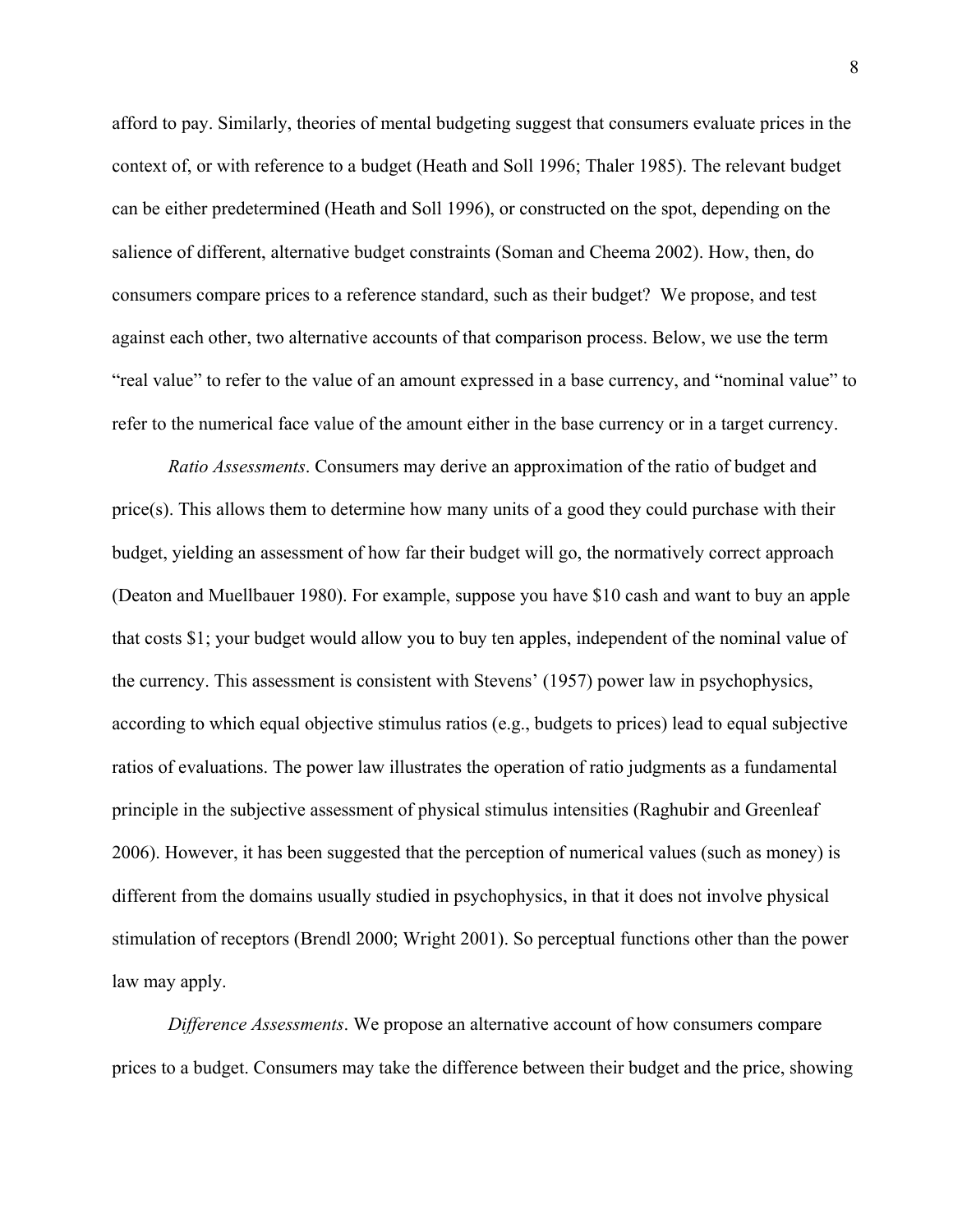how much money they will have left over in their budget after the purchase. The idea that people use not only ratio judgments but also difference judgments when comparing the intensity of several stimuli was first proposed by Stevens and Davis (1938) and has a rich history in experimental psychology (e.g., Fantino and Goldshmidt 2000) and psychophysics (e.g., Rose and Birnbaum 1975). For example, Birnbaum (1990) proposed, and reviewed a range of evidence, that for most continua stimuli are compared by subtraction. More recent research on monetary valuations has suggested that consumers assess price differences not only on a relative basis (i.e., evaluating the ratio) but also on an absolute basis (Darke and Freedman 1993; Wright 2001). For example, Wright (2001) showed that consumer judgments of a price comparison can be modeled as a weighted average of the price ratio and the price difference. If consumers evaluate prices by relying on judgments of the difference between the budget and the price, how do they assess the size of that difference, short of calculating it, which is cognitively taxing? Based on findings that people are especially sensitive to numerosity as a cue for judging quantity (Pelham, Sumarta, and Myaskovsky 1994), we propose that consumers use the numerosity of the difference (i.e., the number of nominal units into which the difference is divided) as a cue to its size. Specifically, they anchor on the numerosity of the difference and insufficiently adjust it for the exchange rate, leading to a biased assessment of the real value of a transaction.

#### Predictions

Raghubir and Srivastava (2002) applied anchoring and adjustment to judgments of the face value of transactions in target currencies with known exchange rates, without controlling for any reference values by which a transaction can be evaluated. Specifically, they showed in the absence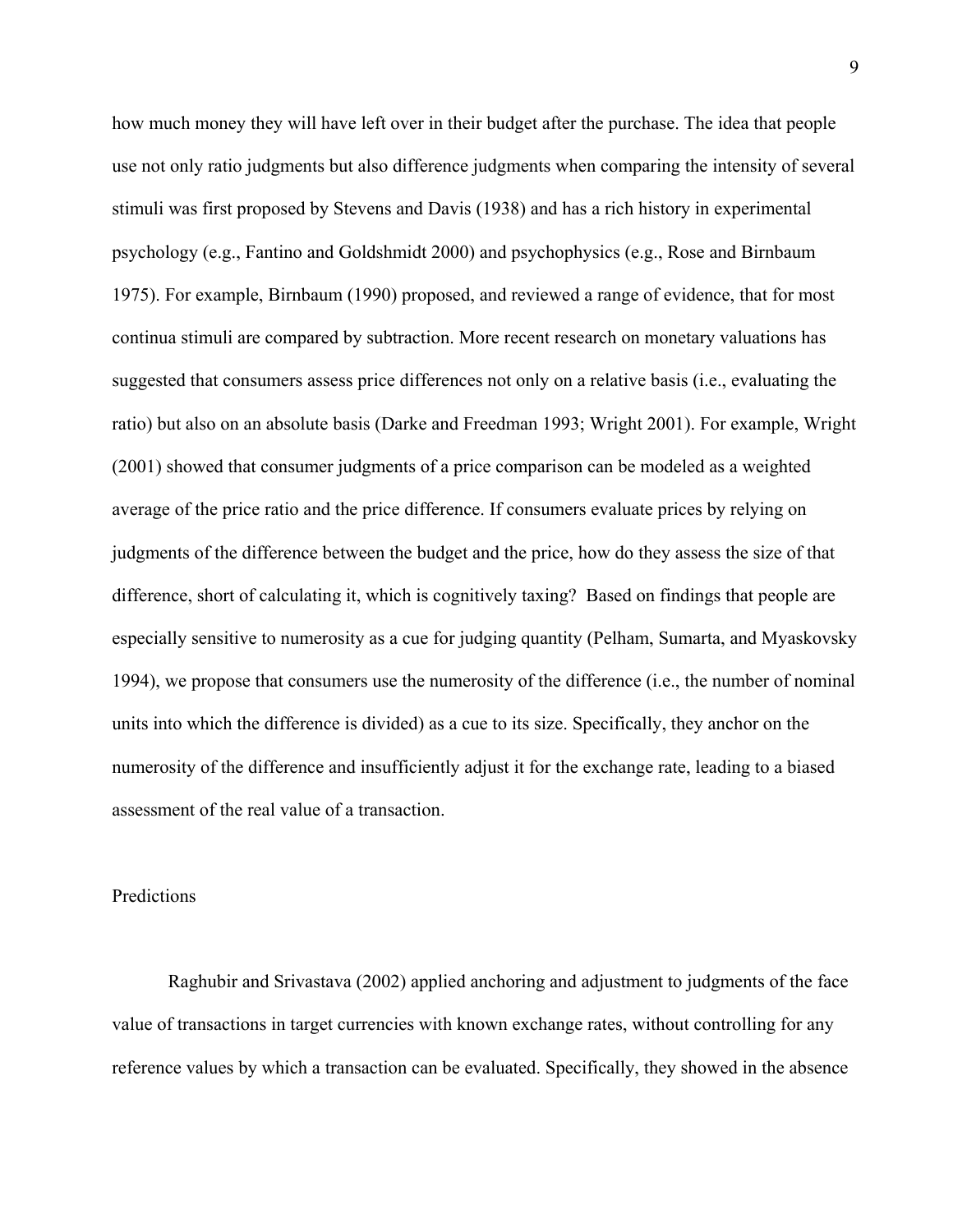of such explicit reference values that the face value of a target transaction in a foreign currency anchors the estimation of its real value in one's own currency. But the face value effect does not allow for a straightforward prediction if consumers evaluate prices under a given budget (that exceeds prices).

*Ratio Assessments*. If the price and the budget are both considered in the same currency, then ratio assessments are normatively appropriate as they preserve real value, independently of the currency, or scale. The face value effect would not be able to predict a difference in the assessment of transactions in the base (with real price *p* and real budget *b*) and in the target currency (with nominal price  $p^*$  and nominal budget  $b^*$ ) because  $b^*/p^* = b/p$ , no matter what the exchange rate is.

*Difference Assessments*. In contrast, difference assessments imply that evaluations of the real cost of different prices will vary with the numerosity of the nominal difference between these prices and the budget. We predict a reversal of the face value effect, with assessments of real value biased in the opposite direction, when prices and the budget are quoted in the same currency. If the target currency is more (less) numerous than the base currency, a target price will appear less (more) expensive vis-à-vis the target currency budget because the difference *b*\*-*p*\* between budget and price is more (less) numerous than *b*-*p*. For instance, a target price of S\$ 1.70 will appear as less expensive when evaluated against a target budget of S\$ 17.00 than \$1 against \$10 because 17- 1.7=15.3 units remain in the budget after the purchase instead of 10-1=9. In contrast,  $\epsilon$  0.80 will appear as more expensive vis-à-vis a target budget of  $\epsilon$  8.00 because only 8-0.8=7.2 units remain.

Such overspending (underspending) in the more (less) numerous currency would not only constitute a reversal of Raghubir and Srivastava's (2002) face value effect that has not been demonstrated before, but, more importantly, such a reversal of the face value effect when prices and budgets are quoted in the same currency would allow us to differentiate between the ratio and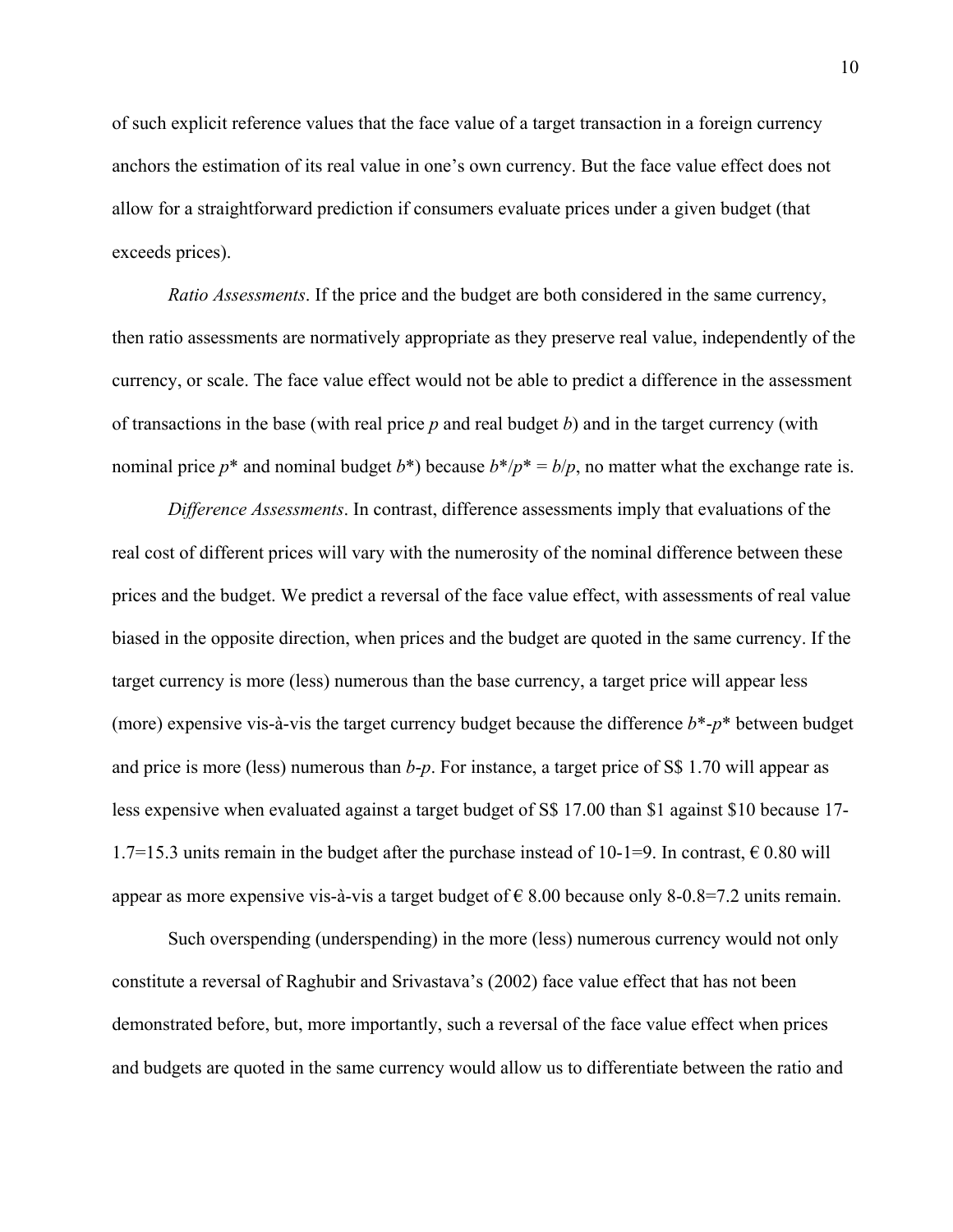the difference assessment accounts. It would provide evidence that consumers evaluate transactions based on the numerosity of the difference between nominal budgets (or some other nominal reference value) and nominal prices, suggesting that ratio assessments play at best a secondary role. We now turn to testing these predictions.

### **STUDY 1: CURRENCY NUMEROSITY EFFECTS UNDER A BUDGET CONSTRAINT**

The purpose of this study is to examine the effect of a budget constraint as a reference value on currency numerosity effects and to test whether consumers process nominal price and budget information based on ratio or on difference assessments. As the above analysis has shown, we need to vary the numerosity of the price and of the reference standard simultaneously to tease apart the role of these two assessment mechanisms. If both price and reference standard are given in the same target currency, then the ratio of reference standard to price remains constant, independently of the currency, while the nominal difference is greater (smaller) in the more (less) numerous currency than in the base currency. So a currency numerosity effect on evaluating transactions in a target currency when the transactions are subject to an (explicit) budget constraint in the same target currency would arise from difference rather than ratio assessments.

In study 1, we elicit participants' stated willingness to pay (WTP) for different spending categories as a measure of perceived purchasing power, both in our participants' home (base) currency as well as in a hypothetical target currency. In doing so, we always present transactions and budgets in the same currency but manipulate its numerosity. The ratio assessment account predicts no difference in real WTP between the base and target currency conditions as a function of the numerosity of the target currency. In contrast, the difference assessment account predicts that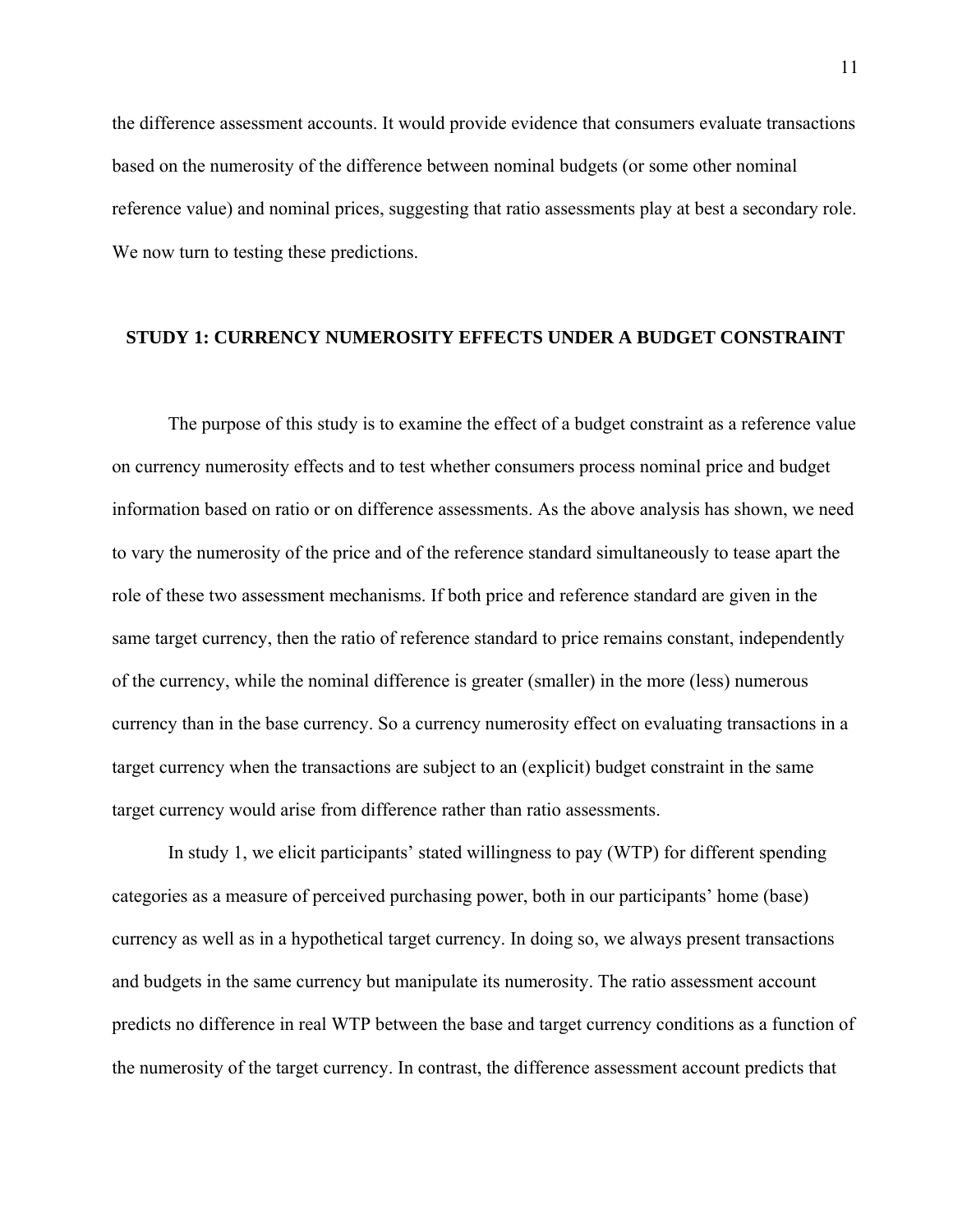consumers will be prepared to spend more in a currency that is more numerous than their home currency (so that nominal differences between transaction prices and the budget are expanded) than in a currency that is less numerous than their home currency (so that these nominal differences are compressed).

### Method

Participants were 35 undergraduates from a large Hong Kong university. They participated for course credit. The dependent variable was participants' stated willingness to spend per month in each of several discretionary spending categories. There were two spending conditions, one describing a scenario concerning Hong Kong and another concerning a hypothetical country called Tristania. All participants took part in two sessions that were conducted two weeks apart. The first session presented the Hong Kong scenario, the second the Tristania scenario. Each session comprised a number of unrelated tasks, in which one task involved the present experiment. The design was a 2×2×3 mixed factorial, with the factors country (Hong Kong base currency vs. Tristania target currency; within subjects), target currency numerosity (high vs. low; between subjects), and spending categories (within subjects).

In the first session, participants were asked to imagine that they had recently graduated and started a new job. Their monthly post-tax salary was HK\$ 9,000. They were told that their essential expenses (rent, groceries, lunch, transportation, utility and phone bills) were on average HK\$ 4,860 a month. They were also told to imagine that they would like to save money to buy various household durable goods. They were asked: "After spending HK\$ 4,860 each month on these essentials, you have no other essential expenses. But you would probably want to budget some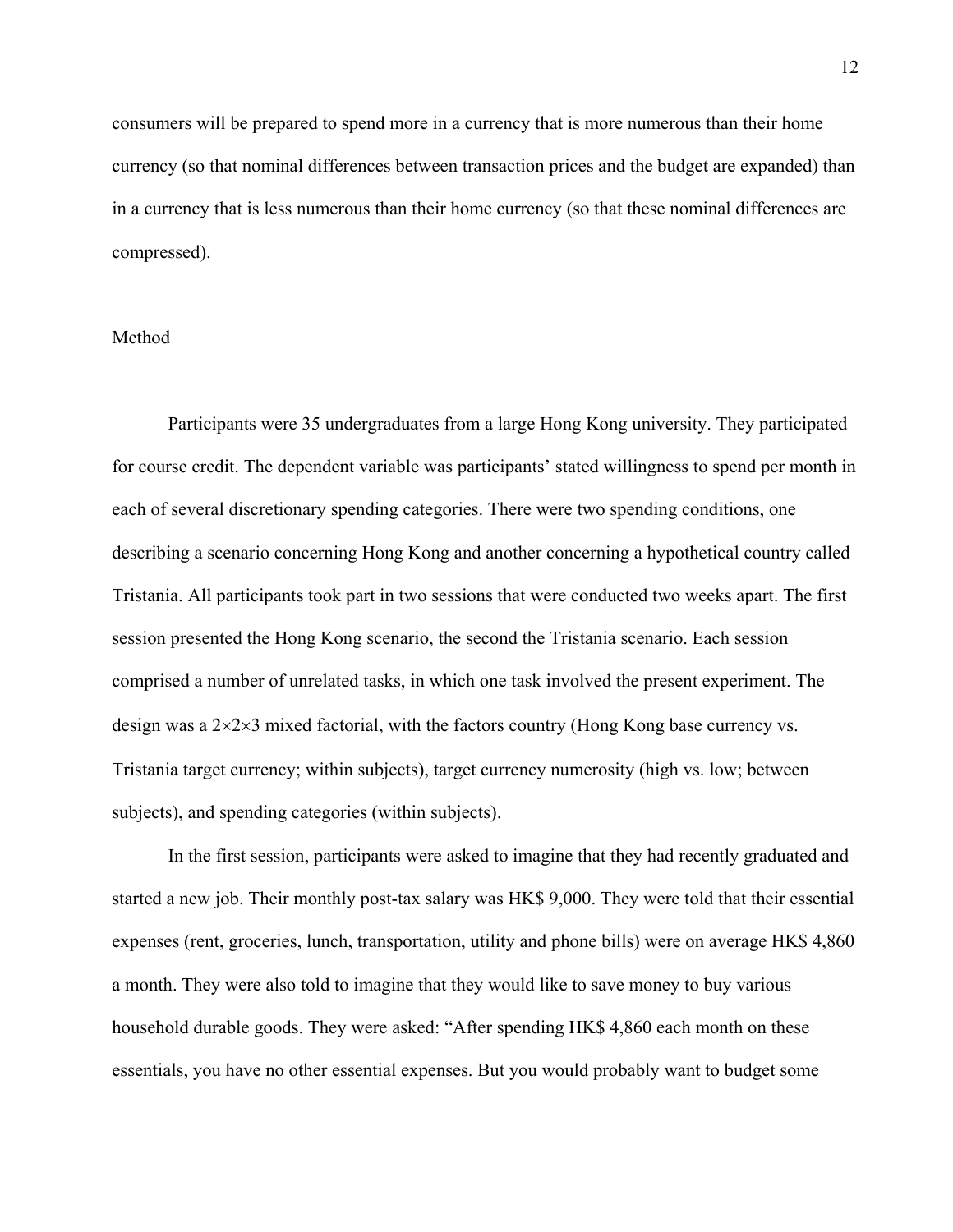money for non-essential expenses like eating out (e.g., dinner, visiting a bar with friends), shopping (e.g., clothes, accessories), or entertainment (e.g., movie tickets, music concerts). Keeping in mind your income and expenses, how much do you think you would budget for each of these types of expenses per month?" In the second session, participants read a similar scenario with the modification that their job required them to move to the foreign country of Tristania. Participants were either in a low numerosity condition where T\$  $1 = HK\$  18 and where the salary was T\$ 500 and expenses were T\$ 270 or in a high numerosity condition where T\$  $1 = HK$$  1/18 and where the salary was T\$ 162,000 and essential expenses were T\$ 87,480. We provided participants with these exchange rates and elicited their willingness to pay in T\$ in this second session.

For each scenario, participants also saw the following information on typical prices in Hong Kong or Tristania to help them with their budgeting decisions by giving them a feel for the general price level. The information was ostensibly taken from a survey conducted by a tourist guide:

|                                         | <b>Target Currency</b><br>Low Numerosity | <b>Base Currency</b> | <b>Target Currency</b><br><b>High Numerosity</b> |
|-----------------------------------------|------------------------------------------|----------------------|--------------------------------------------------|
| Dinner at a fancy restaurant:           | T\$ 12                                   | <b>HK\$215</b>       | T\$ 3,870                                        |
| A beer and food at bar                  | T\$ 6                                    | <b>HK\$110</b>       | T\$ 1,980                                        |
| Movie Ticket                            | T\$ 3                                    | <b>HK\$54</b>        | T\$ 972                                          |
| Ticket to a sport event or rock concert | T\$ 10                                   | <b>HK\$180</b>       | T\$ 3,240                                        |
| A pair of branded casual pants          | T\$ 30                                   | <b>HK\$ 540</b>      | T\$ 9,720                                        |
| T-shirt suitable for daily wear         | T\$ 8                                    | <b>HK\$145</b>       | T\$ 2,610                                        |

#### Results and Discussion

We had predicted that participants assess their purchasing power by assessing the nominal difference between their overall budget (i.e., their disposable income) and how much of this overall budget they allocate to a specific spending category. Under such a difference assessment, a low numerosity currency yields less perceived purchasing power than a high numerosity currency,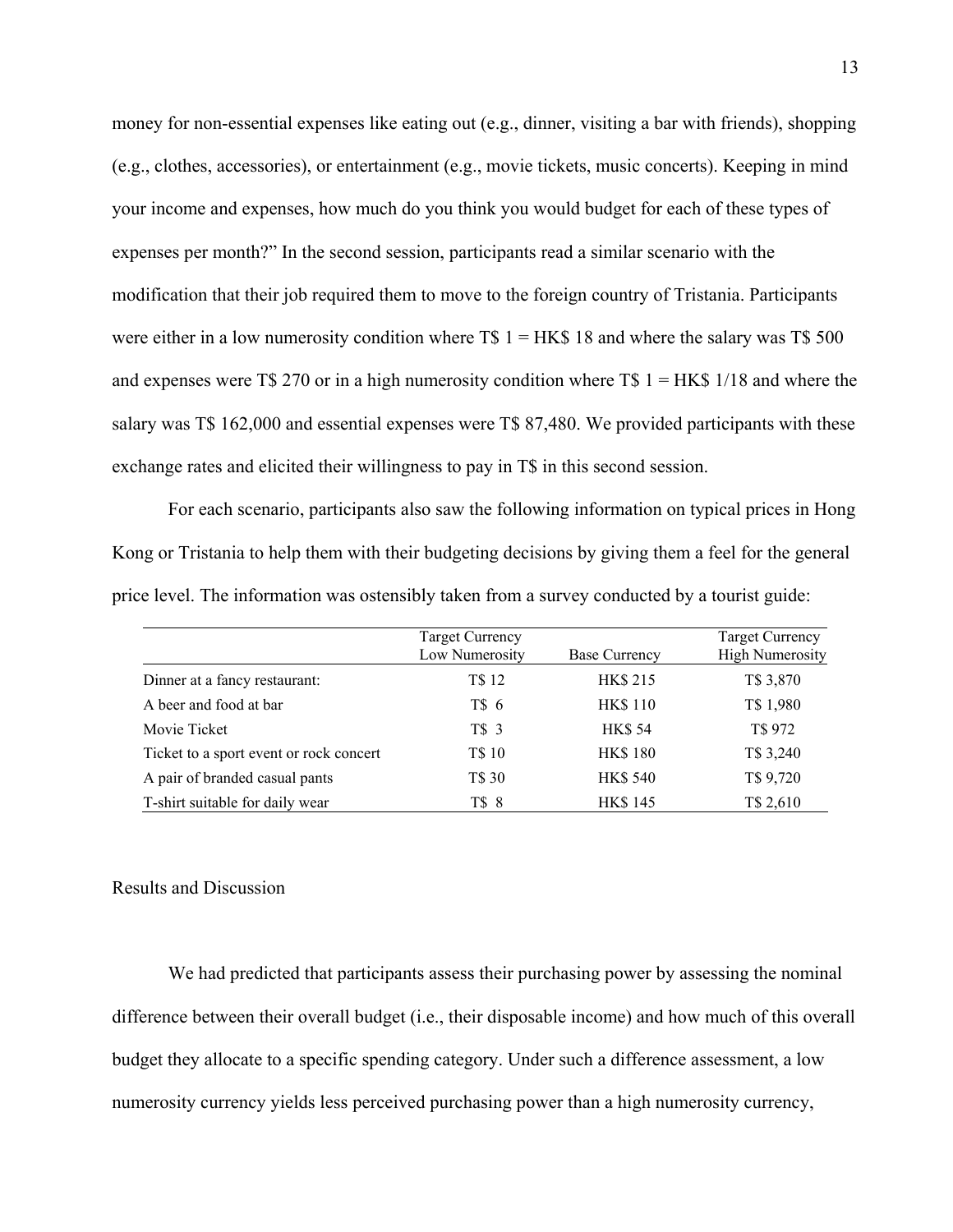because the difference between the overall budget and category-specific spending (i.e., what is left over in the overall budget after spending in the category) is nominally smaller. We had varied the numerosity of the target currency (T\$) relative to the base currency (HK\$) and had elicited nominal category-specific WTP as a measure of perceived purchasing power.

A country  $\times$  currency numerosity  $\times$  category repeated-measures ANOVA revealed the predicted interaction effect of country and currency numerosity, as expected under the difference account  $(F(1,33) = 187.88, p < 0.001)$ . Mean WTPs are shown in table 1, with all amounts expressed in HK\$ equivalents. All 17 participants in the low numerosity condition showed the predicted positive difference in WTP between the base (HK\$ in session 1) and the target currencies (T\$ in session 2) for the entertainment category and for the sum of their spending across these three categories, and 16 out of 17 participants showed it for food and for shopping. All 18 participants in the high numerosity condition showed the predicted negative difference in WTP between the base (HK\$ in session 1) and the target currencies (T\$ in session 2) for the entertainment category and for total spending, 17 out of 18 showed it for food and 16 out of 18 for shopping.

#### [Insert table 1 about here]

Specifically, for each of the three spending categories, participants in the low numerosity condition showed a lower mean (real) WTP in the target than in the base currency ( $t=3.57, p<.001$ for food;  $t=4.40$ ,  $p<.001$  for shopping; and  $t=4.01$ ,  $p<.001$  for entertainment). Participants in the high numerosity condition showed the reverse pattern. Except for shopping, they stated a significantly higher mean (real) WTP in the target currency (T\$ in session 2) than in the base currency (HK\$ in session 1, with  $t = -3.23$ ,  $p < .002$  for food;  $t = -.84$ ,  $p < .22$  for shopping; and  $t = -1.23$ 3.45, *p*<.001 for entertainment). Similarly, total-basket WTP (in HK\$ equivalents) was lower in the target than in the base currency when the target currency was less numerous  $(t=9.93, p<.001)$ . In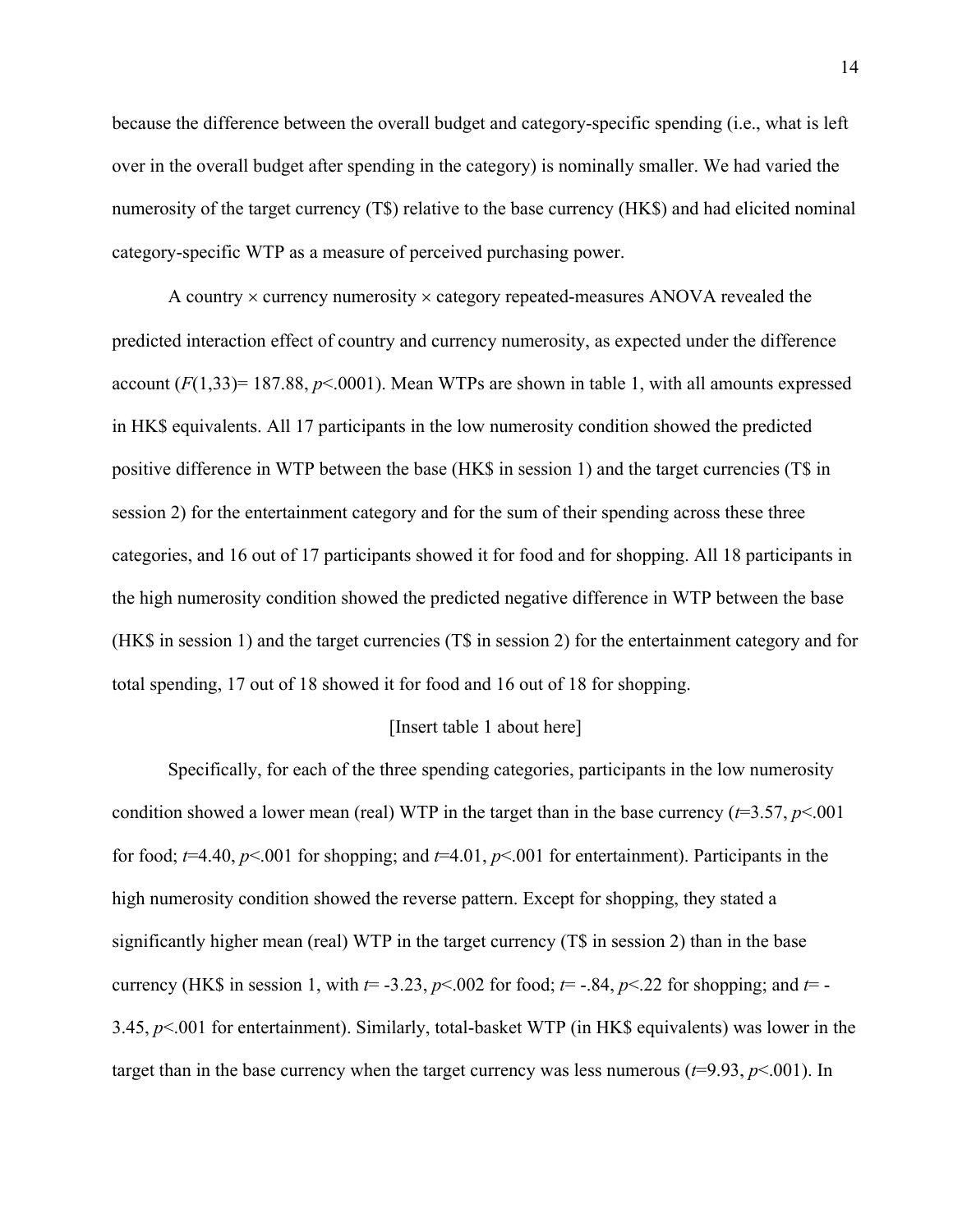contrast, total-basket WTP (in HK\$ equivalents) was higher in the target than in the base currency when the target currency was more numerous  $(t=$  -5.75,  $p$ <.001 for total spending).

These results demonstrate that when both budgets and transactions are uniformly re-scaled in a new currency, there is underspending when the new currency is less numerous than the original currency and there is overspending when the new currency is more numerous than the original currency. To test the robustness of this finding across dependent variables and participant populations, we ran several additional studies. First, we asked a sample of 115 U.S. undergraduates for their purchase likelihood ratings for a portable music system. Participants received the price of the system along with a monthly budget in the same target currency. We manipulated the numerosity of the currency (low, control (target=US\$ base numerosity), and high), explicitly providing participants with the exchange rate. Purchase likelihood ratings increased significantly with currency numerosity, providing additional evidence for the difference assessment account. Second, we also ran a series of gambling experiments with real monetary payoffs (with a total of 105 Hong Kong undergraduates) that tested the difference assessment account under incentivecompatible conditions. These experiments manipulated the numerosity of the currency in which participants gambled and in which we gave them a nominal budget to gamble with. They again showed that participants' real willingness to bet increases with the numerosity of the difference between their nominal budgets and the nominal expected value of the gamble, even though the real expected value was held constant across the different numerosity conditions. Taken together, our findings show that consumers take budget constraints into account in a manner predicted by the difference assessment account—they assess the nominal difference between budgets and transaction values and then anchor on the numerosity of that difference to derive their willingness to pay or evaluate a purchasing decision.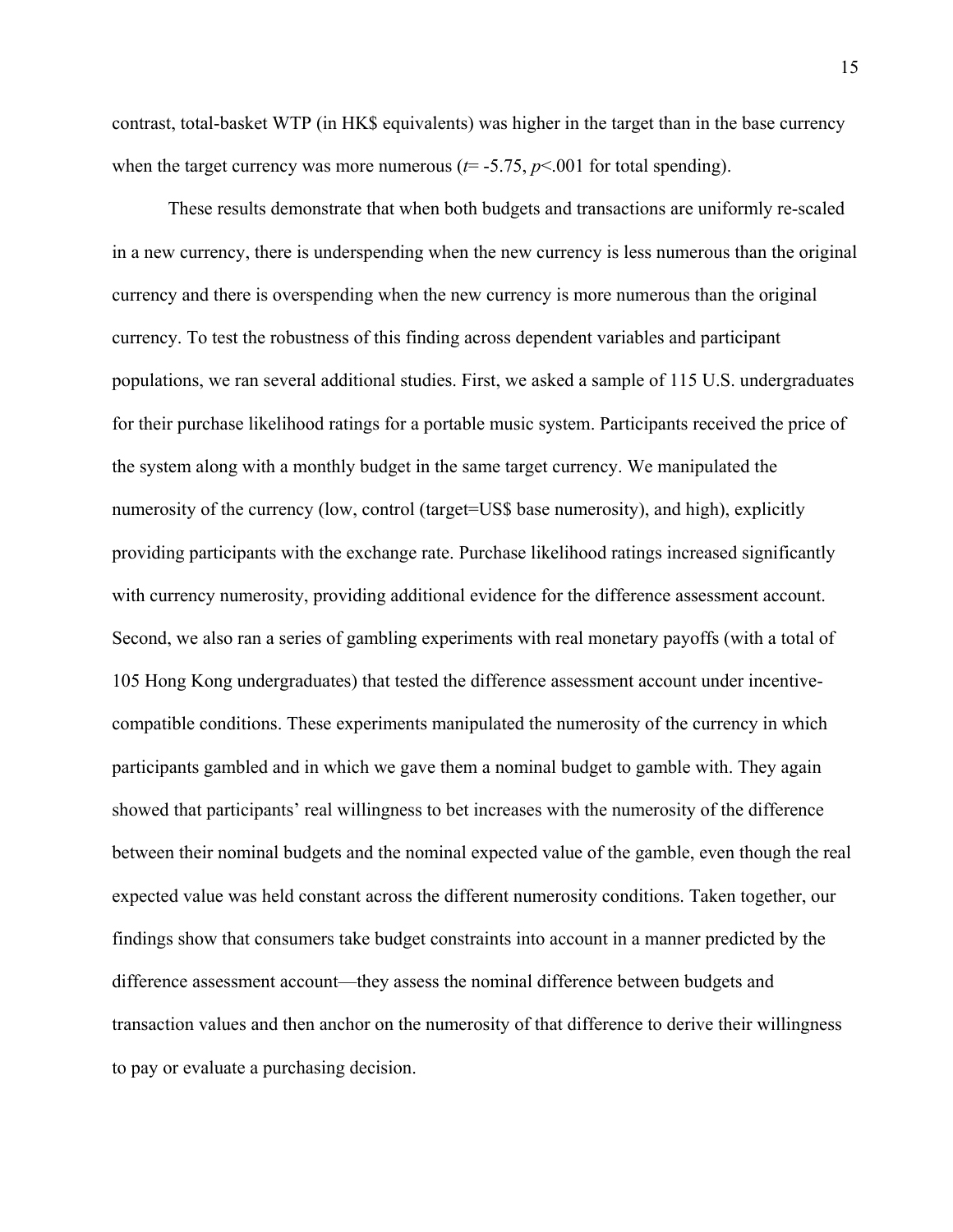The ratio assessment account does not predict our findings as the ratio of budget to transaction values was held constant across the three numerosity conditions, independently of currency numerosity. Similarly, a simple anchoring and adjustment model where consumers anchor on the face value of the target currency cannot explain this finding either because it would apply to both spending and budget, which would neutralize each other. By expressing both transactions and budgets in (the nominal values of) the target currency, we reverse Raghubir and Srivastava's (2002) effects, where participants were not given any explicit budget information.

Note, though, that it is possible to interpret their results in terms of our framework. Their participants may have implicitly applied their own budget constraints in U.S. dollars in assessing their WTP in a foreign currency. To check this, we ran a follow-up study that imposed a budget constraint *b* in the base currency (US\$) and asked 60 U.S. undergraduates for their WTP for various vacation expense categories in a fictitious foreign currency whose numerosity we varied. In this situation, where transaction values and the budget are in different currencies, both ratio and difference assessments predict biased judgments of real value similar to Raghubir and Srivastava's (2002) effects (if consumers make a nominal comparison). Specifically, if  $b/p^* > b/p$  or if  $b-p^* > b$  $p$  (i.e.,  $p^*$  in the target currency is less numerous than  $p$  in the base currency) there will be overspending. If  $b/p^*$  <  $b/p$  or if  $b-p^*$  <  $b-p$  (i.e.,  $p^*$  in the target currency is more numerous than *p* in the base currency) there will be underspending. While meaningless in real terms, participants may actually have engaged in such nominal comparisons of prices and budgets in different currencies as we found overspending (underspending) in less (more) numerous currencies. This suggests that Raghubir and Srivastava's (2002) anchoring mechanism can be cast in a broader framework, in which reference effects moderate the impact of anchoring on spending via difference assessments. These last results also argue against an alternative explanation of our reversal of the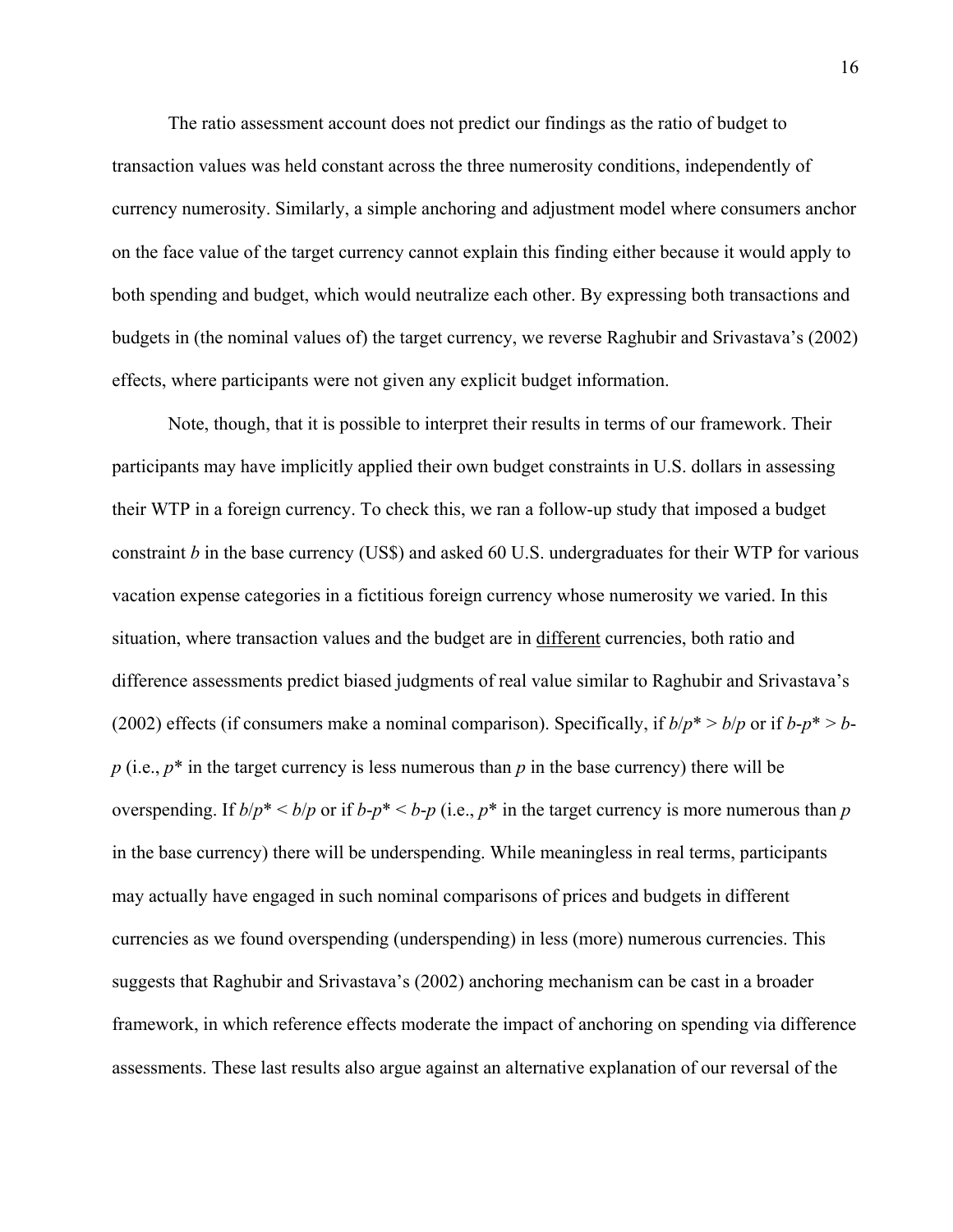face value effect. When provided with a budget, consumers might anchor on the nominal value of that budget when evaluating transactions in foreign currencies. But this would not have predicted the biased evaluations in our follow-up study, since the nominal budget was the same (i.e., quoted in US\$) across all numerosity conditions.

### **STUDY 2: PRICES AND BUDGETS AS COMPETING REFERENTS**

Study 1 showed overspending (underspending) in more (less) numerous currencies in line with difference assessments—consumers subjectively evaluate their purchasing power by assessing the numerosity of the nominal difference between their disposable income and nominal transaction values. Does this effect of the numerosity of the difference apply only to comparisons of prices and budgets, or does it more generally affect economic evaluations that are subject to multiple reference standards, such as budgets as well as comparisons of one price to another?

To examine this question, study 2 induces price comparisons between name brands and private labels, a standard consumer choice problem in marketing. We predict that consumers perceive the same real price difference between a name brand and a private label as being smaller, the less numerous the currency is, in which the prices for the two brands are quoted. That is, the (usually more expensive) name brand will appear as less expensive relative to the private label. As a result, the choice share of name brands should be higher in less numerous currencies. We predict, however, that the effect of currency numerosity on such price comparisons will be tempered, or moderated, by the overall budget consumers have available to make their purchases. The larger the budget, against which consumers evaluate the prices of both the name brand and the private label, the smaller the impact will be of the numerosity of the price differential between name brands and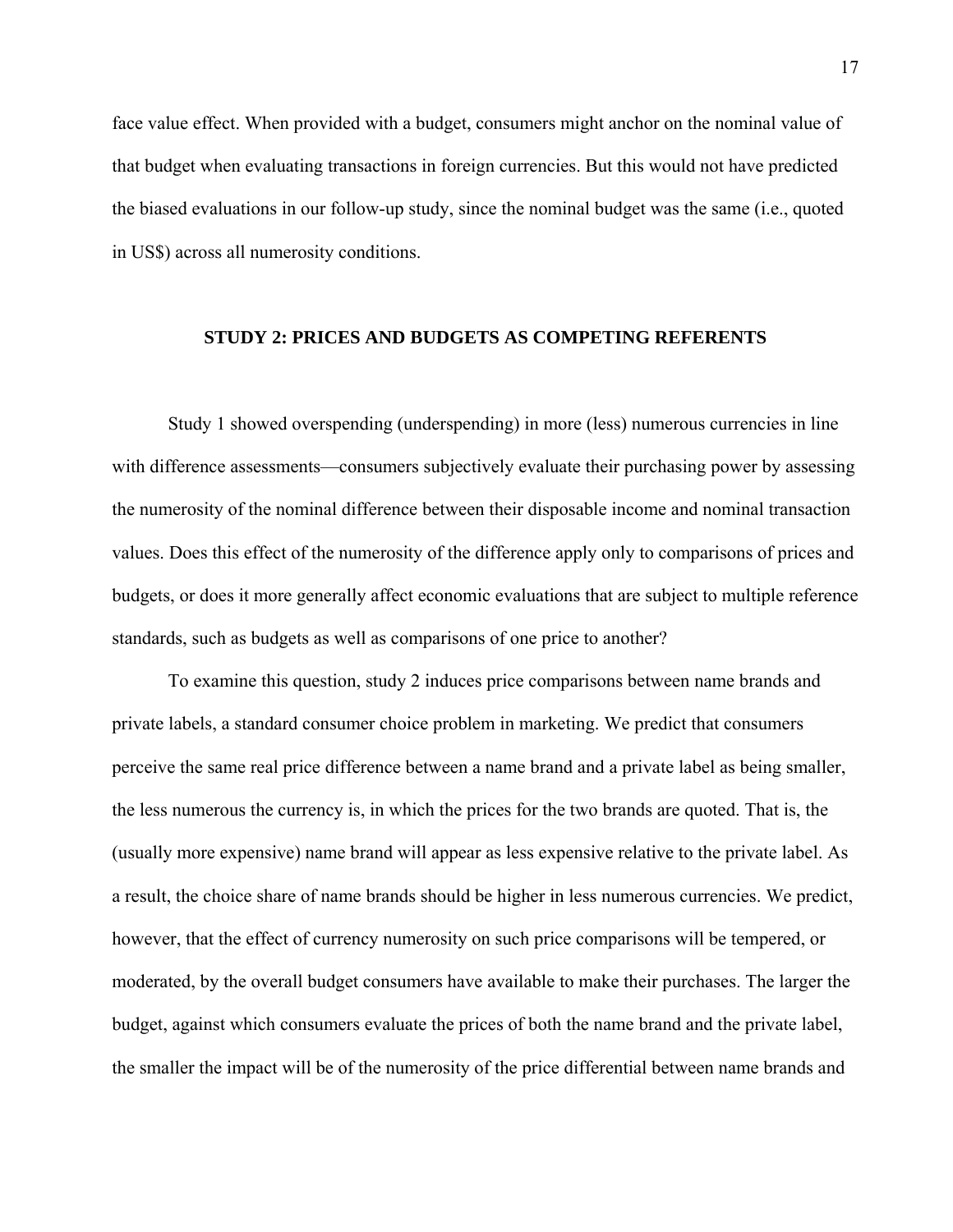private labels on name brand choice shares. That is because a larger budget will let any given price differential appear increasingly negligible when seen against the difference between the budget and the prices of either brand.

We frame the problem in the context of repeated choices across categories between name brands and comparable private labels when both are priced either in a less numerous currency or in a more numerous currency.

### Method

 Sixty-three undergraduate students at a large university in Germany participated as part of an in-class exercise. They were asked to imagine that they had to make grocery purchases while on vacation in Spain. In a 2×2 between-subjects design, we manipulated whether participants saw prices in euros, a less numerous currency, or in Spanish pesetas (ptas  $166.30 = \text{\textsterling}1$ ), a more numerous currency (CURRENCY). The data were collected in December 2001, a month before the introduction of the euro as the common currency in Germany and Spain. So neither currency was familiar to our participants as usual legal tender. We also varied whether participants had a budget of the equivalent of  $\epsilon$ 100 or of  $\epsilon$ 300, that is, ptas 17,000 or ptas 50,000 (BUDGET). Participants read, and were asked to imagine, the following:

You have just arrived in the Spanish Pyrenees for a short vacation. You are renting a vacation apartment so that you will have to buy some groceries. You'll make these grocery purchases from your food budget, the equivalent of  $\epsilon$  100 (ptas 17,000) [( $\epsilon$  300) (ptas 50,000)] in cash, that you exchanged when you arrived. You need to buy one item in each of 20 product categories. The brands that are available at the local grocery store, *Continente*, where you will buy, are listed below. The store carries both wellknown brands as well as its own store-brand products under the *Continente* name.

This was followed by a list of 20 well-known brand name products and 20 store brand products under the *Continente* name (a Spanish retail chain) that were matched for key product features such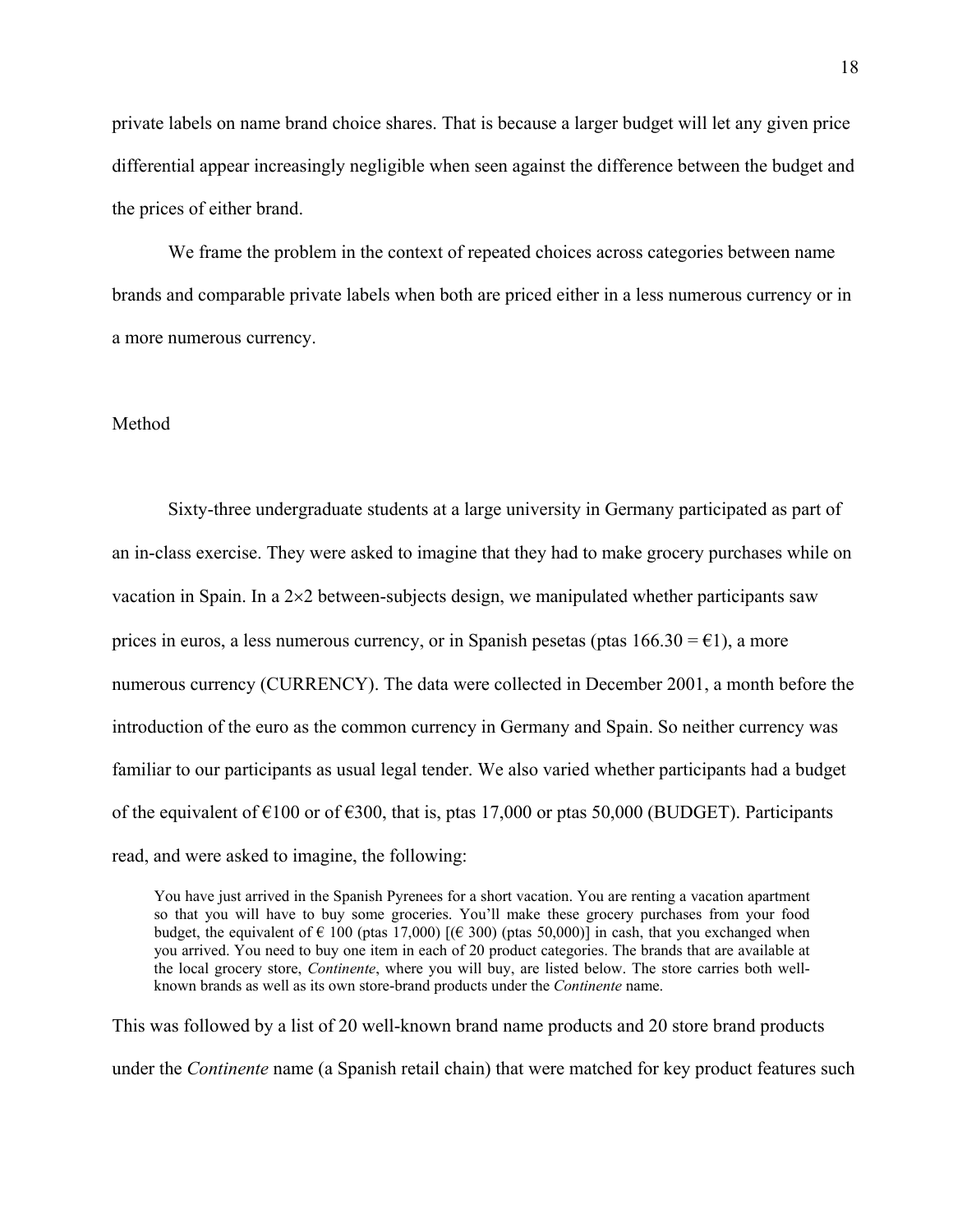as package size and flavor, which had been selected from retail advertising materials for greater realism. The 20 categories encompassed typical grocery products, from orange juice to ketchup to film. The name brands were all well-known in Germany and Spain, including brands like *Tropicana*, *Heinz*, and *Kodak*. In each category, the name brand was priced at 15 per cent above the private label price.

 Participants chose between the name brand and the private label in each of the 20 product categories. They also provided ratings of familiarity with each of the name brands on a 5-point scale (1="completely unfamiliar," 5="completely familiar"). The dependent variable was the choice share of the name brands across all 20 categories.

### Results and Discussion

A 2 $\times$ 2 logistic regression analysis (*LL*=-643.85;  $\chi^2$ (23)=406.14*, p*<.0001) with familiarity ratings and product category dummies as covariates revealed the following effects. As predicted, the mean choice share of name brands was higher (*M*=46.73%) when prices were in the less numerous currency euros than when prices were in the more numerous currency pesetas  $(M=44.54\%; \beta_{\text{CURRENCY}}=0.44; \chi^2(1)=5.29, p<0.03$ . The mean choice share of name brands was also higher when participants had a larger budget available (*M*=47.80%) than when they had a smaller budget available ( $M=43.66\%$ ;  $\beta_{\text{BUDGET}}=0.53$ ;  $\chi^2(1)=7.05$ ,  $p<0.01$ ). Also as predicted, these main effects were qualified by an interaction effect of currency and budget ( $β$ <sub>CURRENCY×BUDGET</sub>=-.60;  $\chi^2(1)$ =4.73, *p*<.03) such that the choice share of name brands was higher with prices in euros than in pesetas only when the budget was small but not when it was large (see figure 1). Finally, the choice share of name brands increased with their familiarity ( $\beta_{FAMILIARITY}$ =.57;  $\chi^2(1)$ =60.78,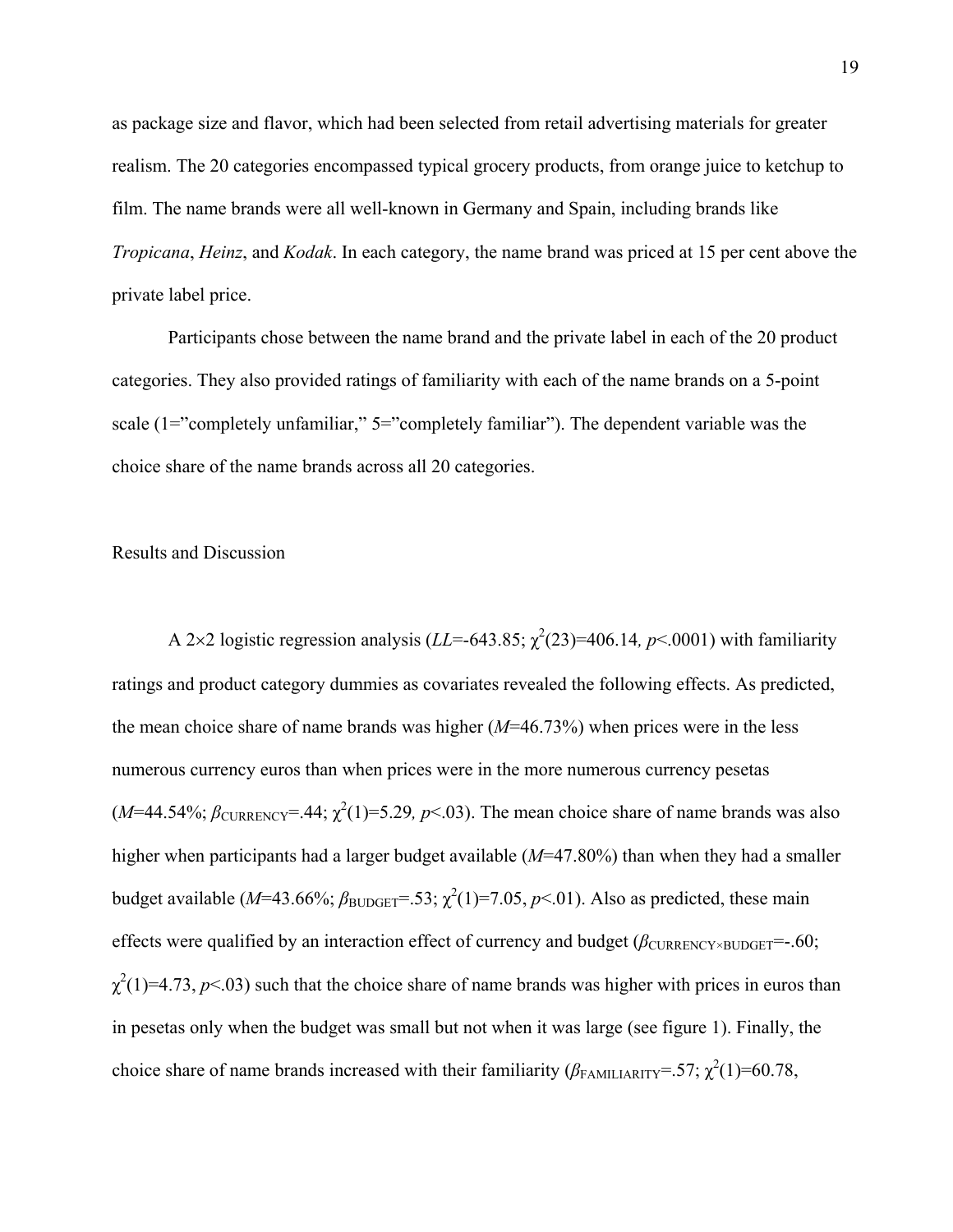*p*<.0001).

### [Insert figure 1 about here]

These results suggest that multiple referents can affect consumer evaluations of transactions in different currencies. Our participants' responses show that they perceived the more expensive name brands as carrying a smaller price premium relative to the corresponding private labels when both were priced in less numerous euros than when both were priced in more numerous pesetas. This is predicted by the difference assessment account, according to which consumers compare prices of name brands and private labels based on the numerosity of the nominal price difference between these two. However, this assessment is moderated by whether consumers have a relatively small or a relatively large budget available. Increasing the real budget diminishes consumers' reliance on anchoring on the numerosity of the nominal price difference between the two brands and refocuses them on the numerosity of the difference between their budget and the brands' prices.

Specifically, the difference assessment account suggests that increasing the budget from ptas 17,000 to ptas 50,000 boosts the numerosity of the balance left over after the purchase of either brand much more than increasing the budget from  $\epsilon$ 100 to  $\epsilon$ 300. So choosing the name brand over the private label does not dent the budget as noticeably in pesetas as in euros. Hence, consumers with a large budget feel disproportionately wealthier than consumers with a small budget when budgets are presented in pesetas than when budgets are presented in euros and are thus more likely to choose the more expensive name brand.

These findings shed further light on the operation of difference assessments. They suggest that the impact of any given reference value, such as the price of a competing brand that consumers consider as part of their consideration set, can recede relative to other, more salient reference values, such as their available budget. More generally, these results suggest that currency

20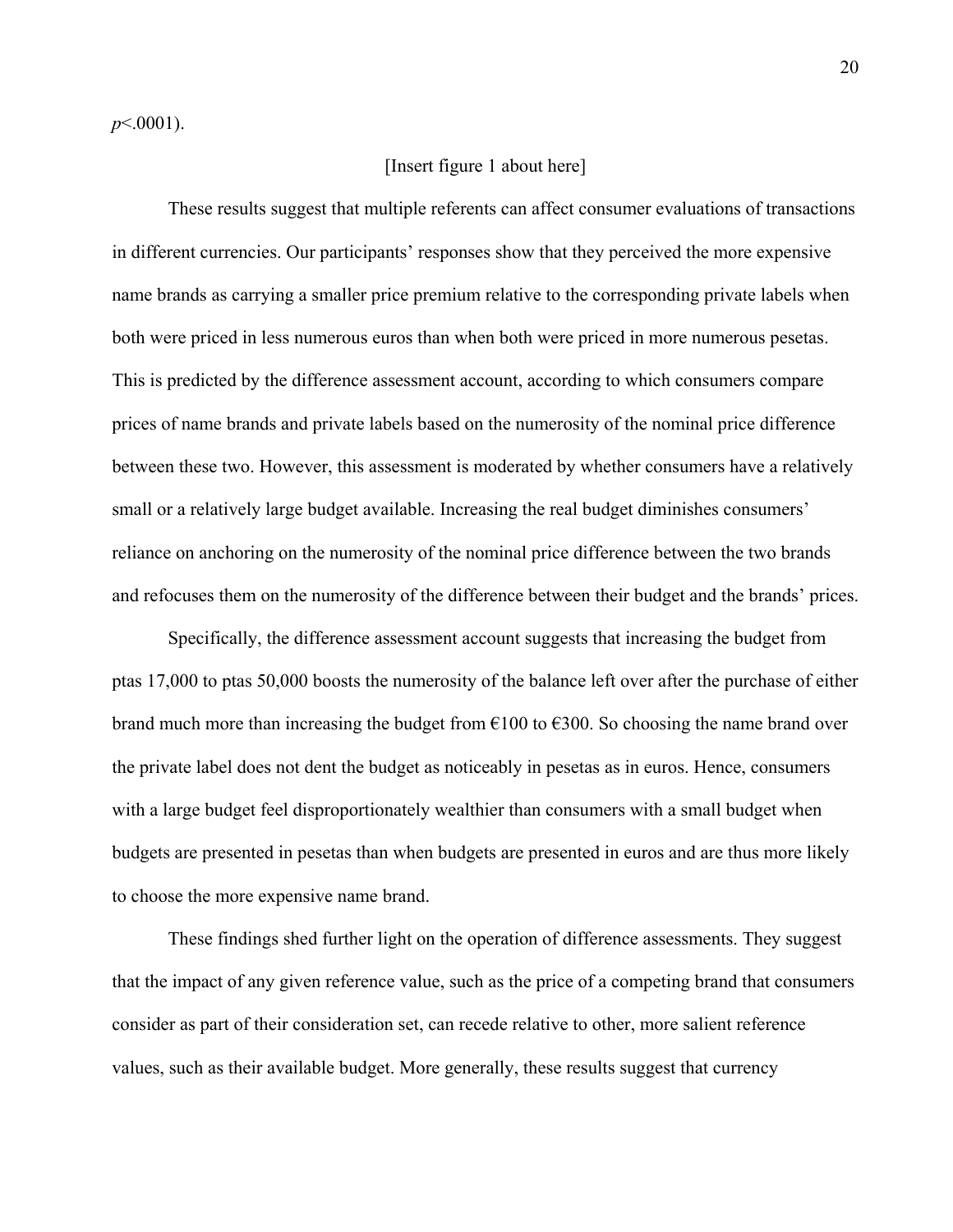numerosity effects depend on the reference values that are evoked in a given currency evaluation context, consistent with the difference assessment account. While study 1 focused on showing that consumers' budgets influence their evaluations of transactions and their willingness to pay, study 2 shows that multiple reference standards can be influential, depending on their relative salience in the decision making environment.

#### **GENERAL DISCUSSION**

We have presented a theory and evidence of currency numerosity effects on the perceived value of transactions. In line with standard consumer choice theory, we have proposed that consumers evaluate transactions vis-à-vis salient reference standards, such as a budget or the price of a competing product. However, consumers deviate from standard theory by anchoring on the numerosity of the *nominal difference* between that reference standard and the price of the transaction in order to estimate the *real value* of that transaction. Study 1 and several follow-up studies showed that the face value effect found in previous research reverses when both transaction values and budgets are varied in nominal terms. We demonstrated that consumers evaluate transactions in line with the numerosity of the nominal difference between budgets and spending levels (an approximate measure of their purchasing power), extending previous theorizing on money illusion. Study 2 applied our theory to comparisons of prices of competing products in addition to comparisons of prices and budgets, demonstrating that the perceived price premium of name brands over store brands shrinks the less numerous the nominal difference is between the two types of brands, boosting name brand market shares. This effect was moderated by the size of the available budget, suggesting not only that multiple referents may apply to any given transaction but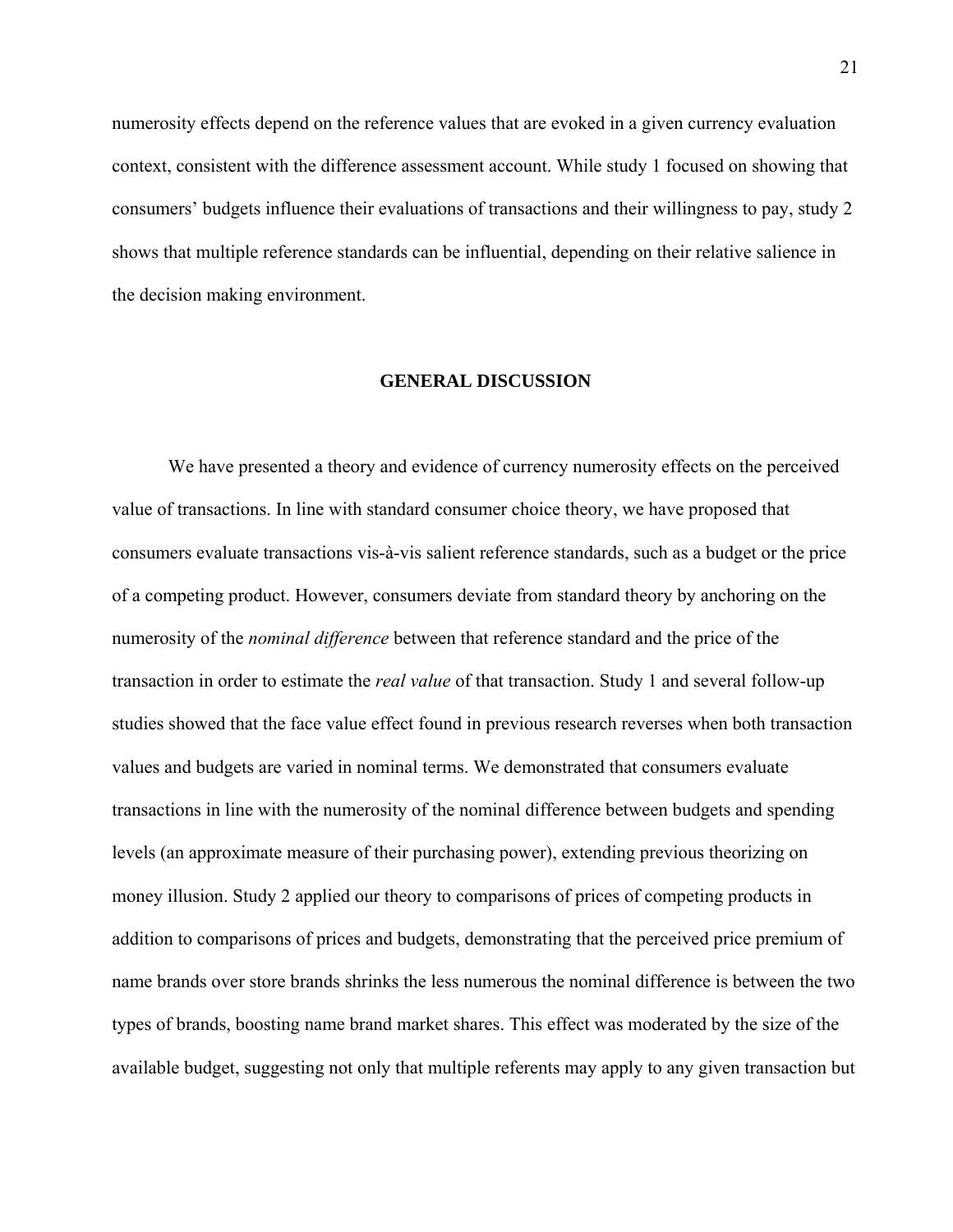also that the relative salience of these referents affects the extent to which consumers use each difference (between two prices or between prices and budgets) to assess the value of a given transaction.

#### Limitations, Theoretical Implications, and Future Research

The present research is concerned with demonstrating and explaining numerosity effects on the perceived value of transactions under controlled experimental conditions at the individual consumer level. To some degree, our experimental focus limits what we can say about the external validity of our findings. It would be useful for future research to examine market-level (scanner) data on consumer purchases across different countries for evidence of the numerosity effects described here. One potential difficulty with this approach, however, is that the salient reference standards, against which consumers evaluate prices in real life, vary across individual consumers and across purchase situations so that they are difficult to control in market-level data in the same way we controlled them in study 2. Nonetheless, there may be systematic differences between countries in willingness to pay as a function of currency numerosity, all else equal. For example, following up on the main effect of currencies in study 2, it would be particularly interesting to detect possible changes in name brand and private label market shares across countries in the euro zone as a function of changes in currency numerosity when euro notes and coins were introduced in 2002. Other implications of our findings include the following.

*Money Illusion*. The economics literature has focused on delineating possible macroeconomic implications of money illusion. The scant experimental research on money illusion has focused on its existence and implications (Fehr and Tyran 2001). Less attention has been paid to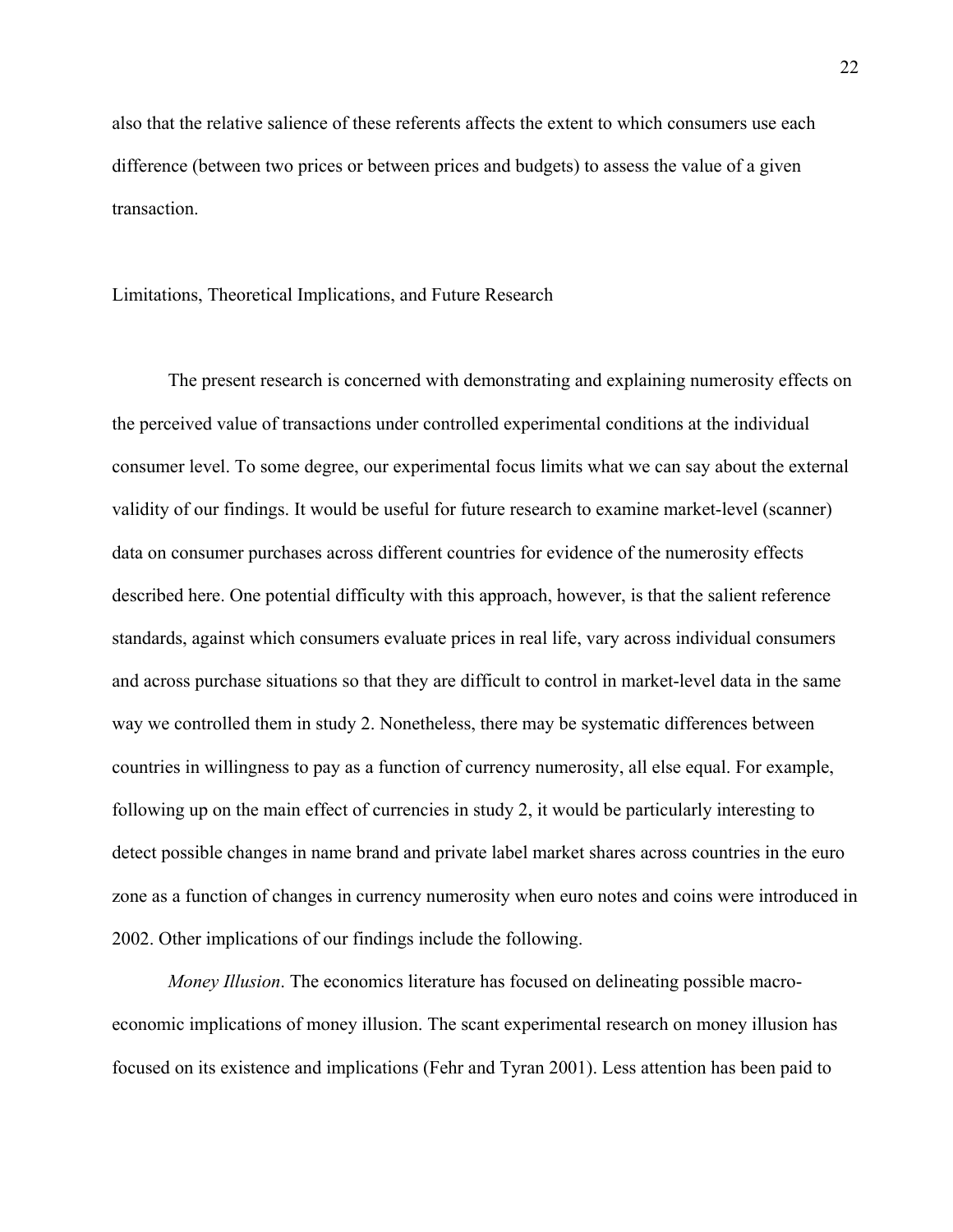the psychological mechanisms that cause money illusion. Shafir et al. (1997) suggested that money illusion arises because people find it easier to think in nominal rather than real terms. Our findings shed more light on the psychological processes, by which money illusion operates in general. They add to the fledgling literature by providing evidence that consumer evaluations of transactions are driven by the numerosity of the nominal difference between prices and reference standards that are salient in the evaluation context. Our findings qualify conclusions from existing research about the role of anchoring on the face value of nominal prices in evaluating products in foreign currencies. Our reversal of the simple face value effect of currency numerosity on price perceptions when reference standards are salient suggests that money illusion can be explained within the framework of standard consumer choice theory (Deaton and Muellbauer 1980). Consumers evaluate transactions against their budget but they assess their purchasing power by anchoring on the numerosity of the nominal difference between prices and budgetary or other reference standards, that is, on the number of units, into which that difference is divided.

*Currency and Inflation*. An interesting question that arises from these results concerns the effect of currency denominations and of currency changes on willingness to pay. Specifically, are shifts in WTP of the sort we have observed here temporary so that consumers learn to re-adjust their perceptions of the real value of the target currency over time, or does a numerosity effect on currency valuations lead to a more permanent shift in WTP? If consumers learn to adjust their valuations of a new currency over time (Mussweiler and Englich 2003), then any price changes in the wake of the introduction of the new currency that were due to short-term effects on WTP will eventually be scaled back as real WTP will drop (or rise) again. However, a permanent shift in WTP may lead to a permanent increase (or decrease) in price levels as consumers may be prepared to pay permanently higher or lower prices. Existing research assumes that money illusion effects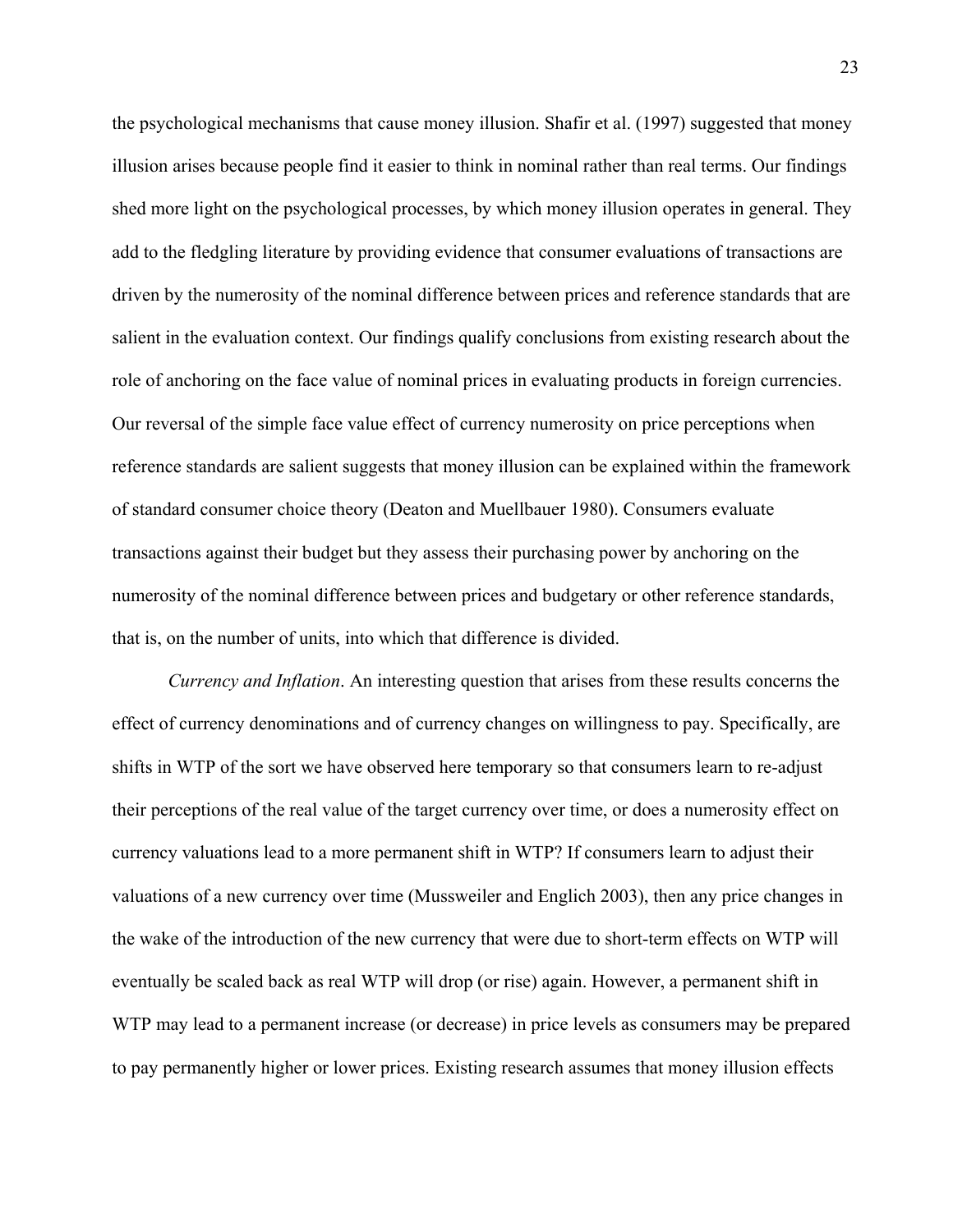persist, that is, just like an optical illusion, our cognitive apparatus does not learn to (fully) correct for the illusion (Shafir et al. 1997). In the context of our findings, numerosity effects could lead either to an increase or to a decrease in consumer willingness to pay and, consequently, in price levels depending on the type and the salience of the reference standard, against which consumers evaluate posted prices. Given the natural variation in the salience of reference standards across points of sale, there may be no aggregate effect but rather only a point-of-sale-specific effect as a function of the marketer's ability to induce, or change, consumers' reference standards. A possible, more systematic exception may be the comparison of name and store brand prices, which provide a natural reference standard for each other. For example, our data on the market share of name brands vis-à-vis store brands suggest increases of relative prices of name brands across the euro zone (except in Ireland which had a less numerous currency before the introduction of euros) in the longterm. These increases would not stem from retailer efforts to use the new currency to conceal price hikes (as has been suggested with respect to some euro-zone retail prices since the introduction of euros) but rather from a demand-side driven, permanent change in consumer WTP, depending on which reference standards are salient to consumers at the point of purchase.

Also note that the biases in perceived inflation, which have been observed following the introduction of the euro (despite a relatively low inflation rate of 2% to 3%), are consistent with our framework and findings. The conversion of national currencies to (less numerous) euros has left consumers with less numerous nominal balances  $b^*$ - $p^*$  in their wallets, making them feel poorer than before. Our framework may thus provide a psychological explanation for the continued excess of perceived over officially measured inflation that has puzzled policy makers (e.g., Brachinger 2005; Del Giovane and Sabbatini 2005; European Central Bank 2003).

*Other Judgmental Dimensions of Value*. Beyond money, there are other measurement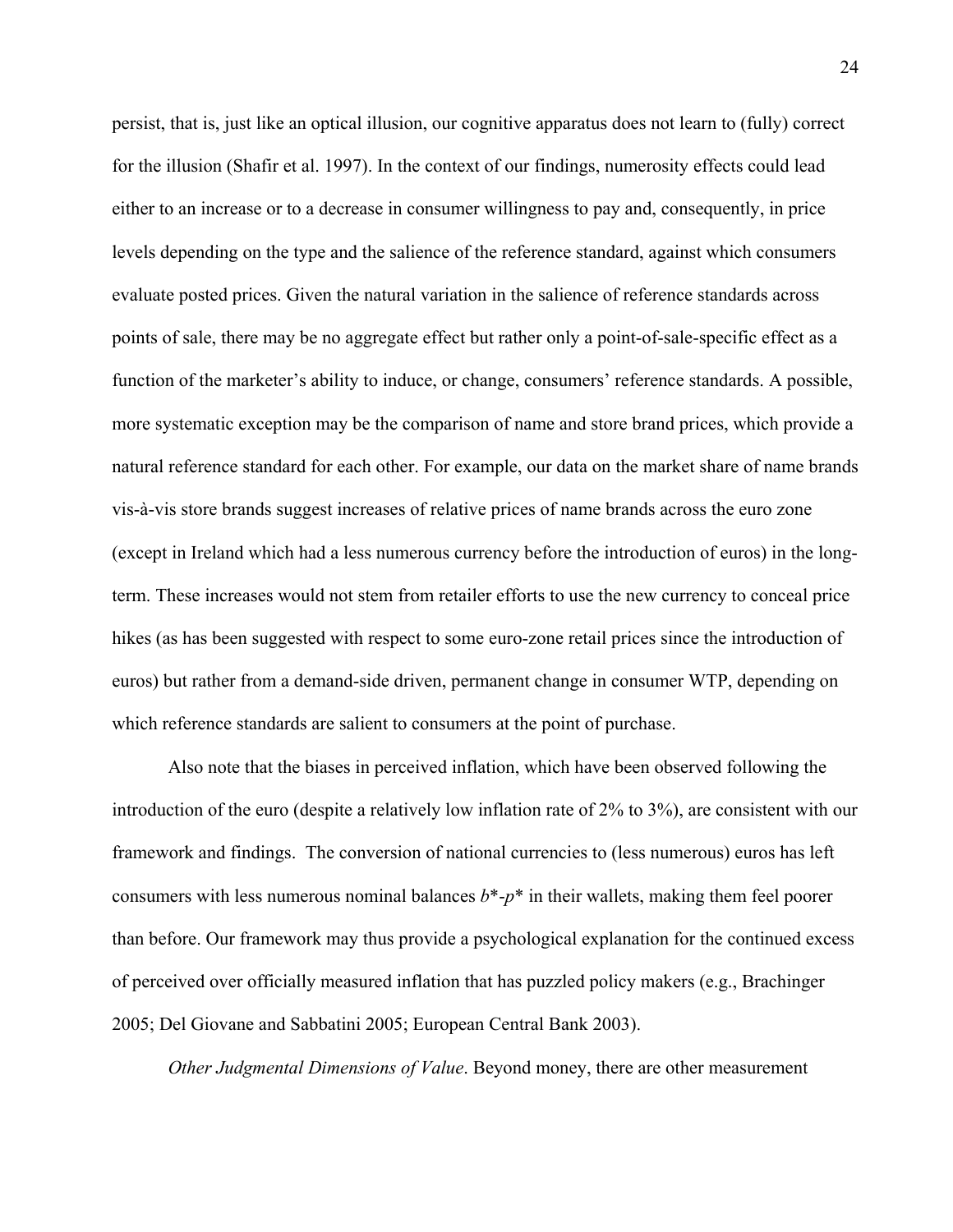scales, on which the value of goods is often measured or expressed in business, economics, and marketing. These include promotional points such as frequent flyer miles in exchange for effort and rewards ( Nunes and Park 2003). It would be interesting to examine how marketers can influence consumer valuations of rewards relative to effort via the numerosity of the exchange rate of points to effort and rewards (Hsee, Yu, Zhang, and Zhang 2003). Moreover, numerosity effects may affect the perceived value of volume or weight information in package design (see Pelham et al. 1994 for numerosity effects on, e.g., size estimation). Are packages perceived to be larger, and hence to provide more value for the money, if their weight is measured in grams or ounces rather than kilograms or pounds? Finally, finance research shows that share valuations increase after stock splits, and only part of this effect can be attributed to dividend increases that are associated with splits (Nayak and Prabhala 2001). Does the reduced numerosity of the share price after a split make shares seem cheaper to investors, boosting demand and, hence, the real share price?

All these are examples of possible numerosity effects on perceived value that may distort market transactions. To shed light on such distortions, this paper has provided some initial evidence that consumers evaluate transactions relative to a reference standard as prescribed by standard choice theory but that their assessments are anchored on the numerosity of the difference between the nominal value of the transaction and the nominal value of the reference standard.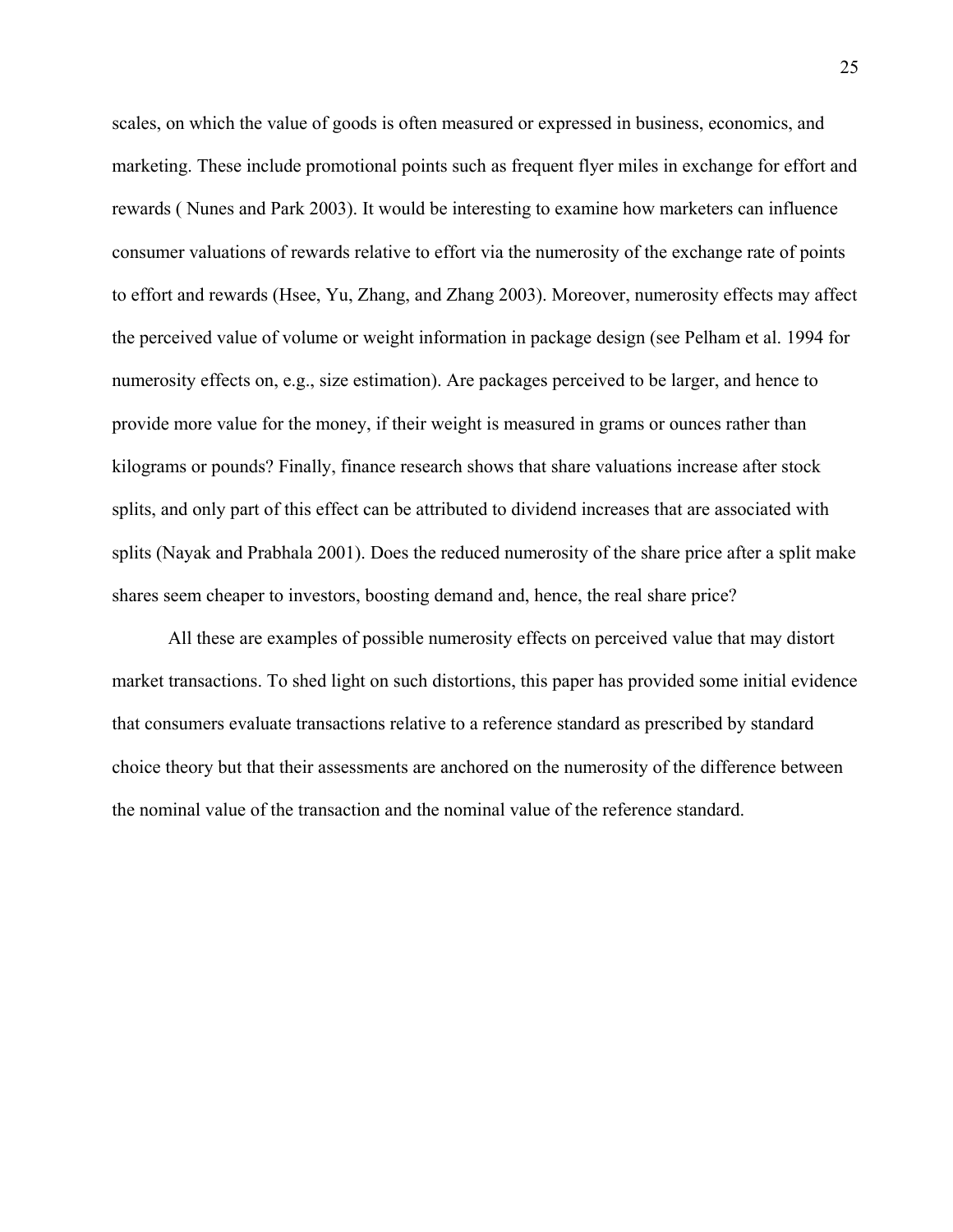#### **REFERENCES**

- Birnbaum, Michael H. (1990), "Scale Convergence and Psychophysical Laws," in *Psychophysical Explorations of Mental Structures*, ed. Hans-Georg Geissler, Toronto: Hogrefe & Huber, 49-57.
- Brachinger, Hans W. (2005), "Der Euro als Teuro? Die wahrgenommene Inflation in Deutschland [Expensive Euros? Perceived Inflation in Germany]," in *Wirtschaft und Statistik* 9/2005, Wiesbaden, Germany: Statistisches Bundesamt [Federal Statistical Office], 999-1013.
- Briesch, Richard A., Lakshman Krishnamurthi, Tridib Mazumdar, and S.P. Raj (1997), "A Comparative Analysis of Reference Price Models," *Journal of Consumer Research*, 24 (September), 202-14.
- Brendl, C. Miguel (2000), "Subjective Experience and the Effect of Sample Size on Likelihood Judgments," in *The Message Within: The Role of Subjective Experience in Social Cognition and Behavior*, ed. Herbert Bless & Joseph P. Forgas, Philadelphia: Psychology Press, 69-87.
- Darke, Peter and Jonathan L. Freedman (1993), "Deciding Whether to Seek a Bargain: Effects of Both Amount and Percentage off," *Journal of Applied Psychology*, 78 (December), 960-65.
- Deaton, Angus and John Muellbauer (1980), *Economics and Consumer Behavior*, New York: Cambridge University Press.
- Del Giovane, Paolo and Roberto Sabbatini (2005), "Introduction of the Euro and the Divergence between Officially Measured and Perceived Inflation: The Case of Italy," working paper, Economic Research Department, Bank of Italy.
- Desmet, Pierre (2002), "A Study of the Potential Effects of the Conversion to Euro," *Journal of Product and Brand Management*, 11 (June), 134-46.
- European Central Bank (2003), "Recent Developments in Euro Area Inflation Perceptions," *Monthly Bulletin*, October, 24-5.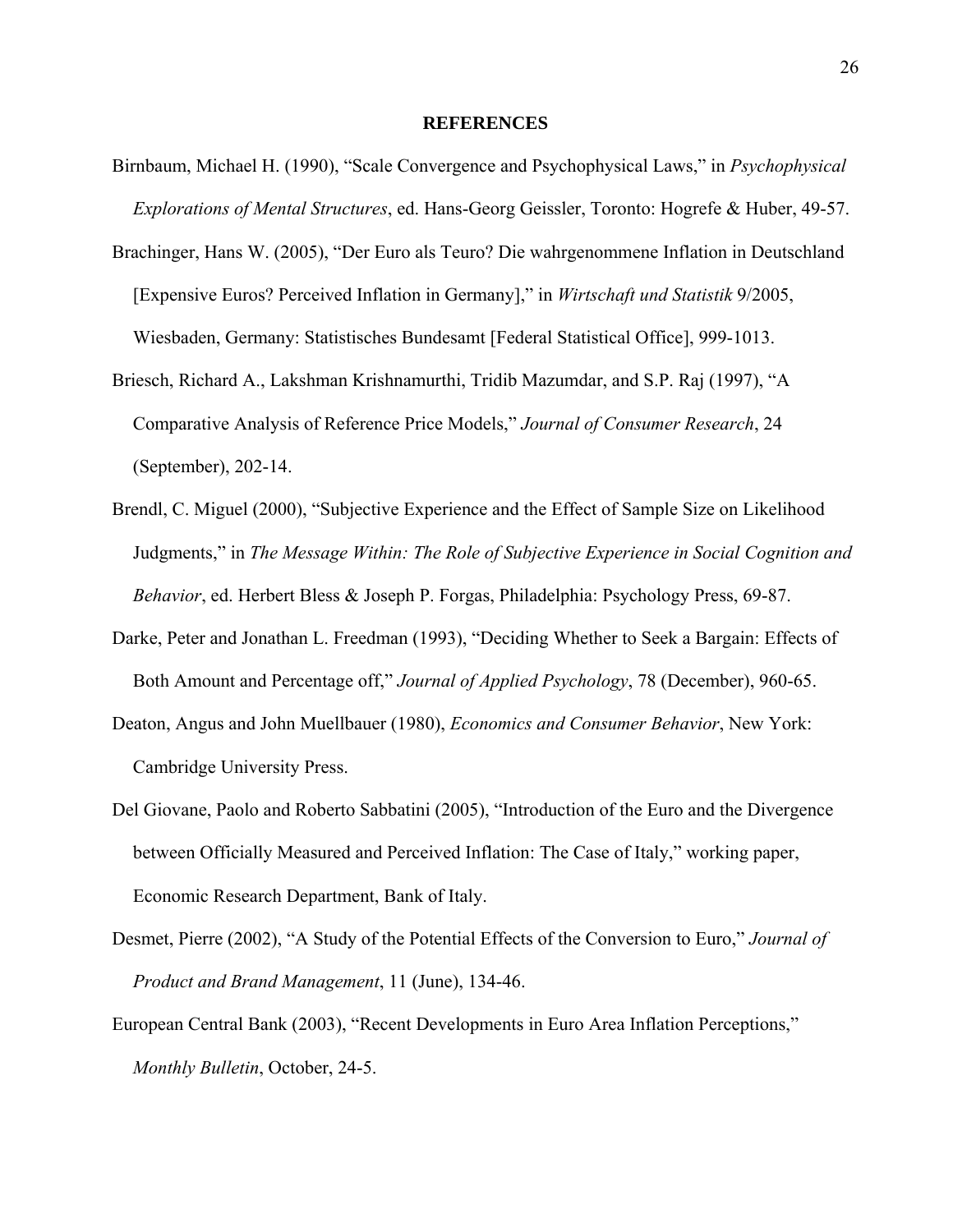- Fantino, Edmund and Jay N. Goldshmidt (2000), "Differences, Not Ratios, Control Choice in an Experimental Analogue to Foraging," *Psychological Science*, 3 (May), 229-33.
- Fehr, Ernst and Jean-Robert Tyran (2001), " Does Money Illusion Matter?" *American Economic Review*, 91 (December), 1239-63.

Fisher, Irving (1928), *The Money Illusion*, New York: Adelphi.

- Gamble, Amelie, Tommy Gärling, John Charlton, and Rob Ranyard (2002), "Euro Illusion: Psychological Insights into Price Evaluations with a Unitary Currency," *European Psychologist*, 7 (December), 302-11.
- Heath, Chip, and Jack B. Soll (1996), "Mental Budgeting and Consumer Decisions," *Journal of Consumer Research*, 23 (June), 40-52.

Helson, Harry (1964), *Adaptation Level Theory*, New York: Harper & Row.

- Hsee, Christopher K., Fang Yu, Jiao Zhang, and Yan Zhang (2003), "Medium Maximization," *Journal of Consumer Research*, 30 (June), 1-14.
- Jonas, Eva, Tobias Greitemeyer, Dieter Frey, and Stefan Schulz-Hardt (2002), "Psychological Effects of the Euro—Experimental Research on the Perception of Salaries and Price Estimations," *European Journal of Social Psychology*, 32 (March), 147-69.
- Marques, Frederico J., and Stanilas Dehaene (2004), "Developing Intuition for Prices in Euros: Rescaling or Relearning Prices?," *Journal of Experimental Psychology: Applied*, 10 (September), 148-55.
- Mussweiler, Thomas, and Birte Englich (2003), "Adapting to the Euro: Evidence from Bias Reduction," *Journal of Economic Psychology*, 24 (June), 285-92.
- Nayak, Subhankar and Nagpurnanand R. Prabhala (2001), "Disentangling the Dividend Information in Splits: A Decomposition Using Conditional Event-Study Methods," *The Review*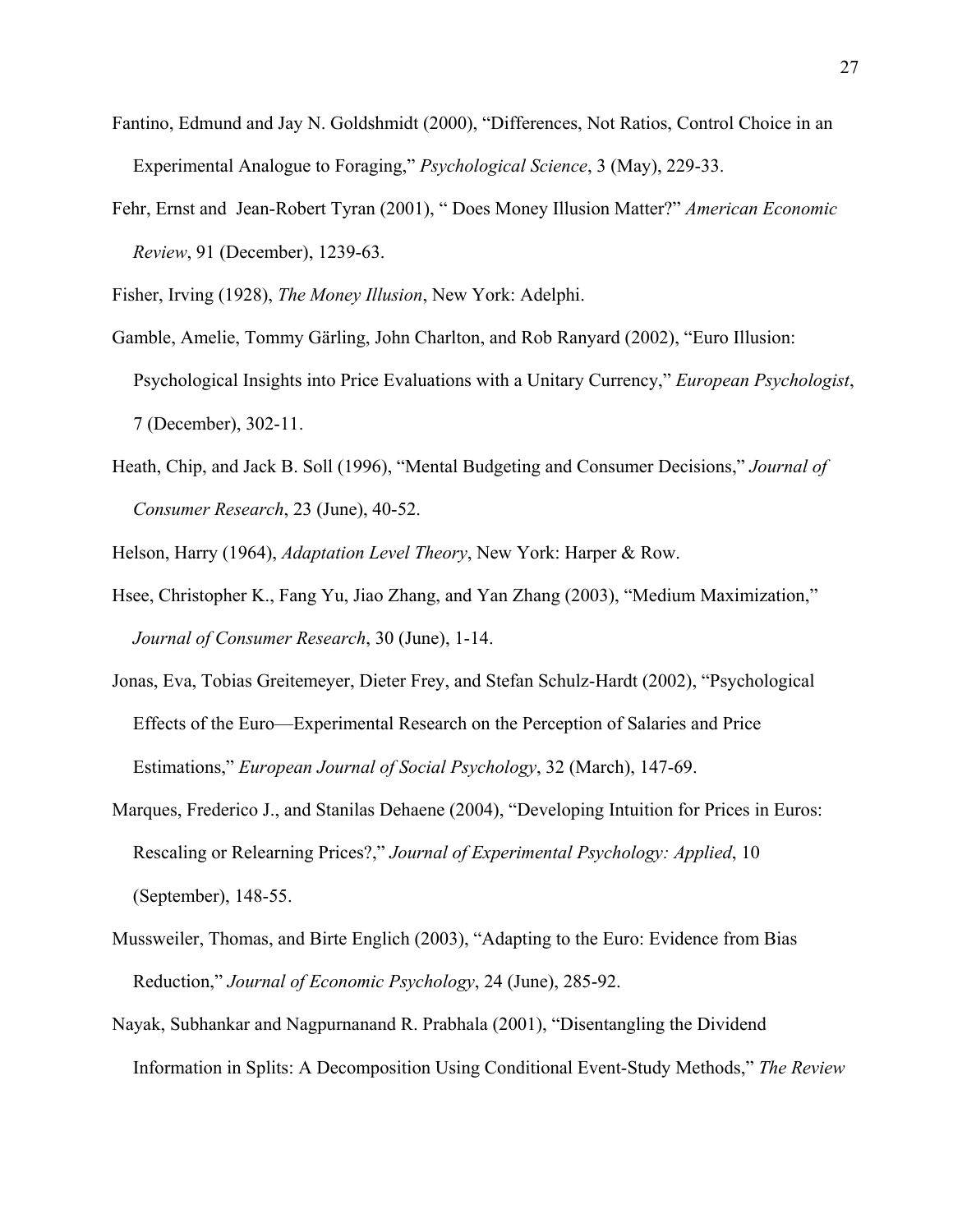*of Financial Studies*, 14 (Winter), 1083-116.

- Nunes, Joseph C. and C. Whan Park (2003), "Incommensurate Benefits: Not Just More of the Same," *Journal of Marketing Research*, 40 (February), 26-38.
- Pelham, Brett W., Tin Tin Sumarta, and Laura Myaskovsky (1994), "The Easy Path from Many to Much: The Numerosity Heuristic," *Cognitive Psychology*, 26 (April), 103-33.
- Raghubir, Priya and Joydeep Srivastava (2002), "Effect of Face Value on Product Valuation in Foreign Currencies," *Journal of Consumer Research*, 29 (December), 335-47.
- Raghubir, Priya and Eric Greenleaf (2006), "Ratios in Proportion: What should the Shape of the Package Be?," *Journal of Marketing*, 70 (April), forthcoming.
- Rose, Barbara J., and Michael H. Birnbaum (1975), "Judgments of Difference and Ratios of Numerals," *Perception and Psychophysics*, 18 (September), 194-200.
- Shafir, Eldar, Peter Diamond, and Amos Tversky (1997), "Money Illusion," *Quarterly Journal of Economics*, 112 (May), 342-74.
- Soman, Dilip and Amar Cheema (2002), "The Effect of Credit on Spending Decisions: The Effect of Credit Limit and Credibility," *Marketing Science*, 21 (Winter), 32-53.
- Stevens, Stanley S. (1957), "On the Psychophysical Law," *Psychological Review*, 64 (May), 153-81. \_\_\_\_\_\_ (1975), *Psychophysics: Introduction to Its Perceptual, Neural, and Social Prospects*, New York: Wiley.

Stevens, Stanley S. and H. Davis (1938), *Hearing: Its Psychology and Physiology*, New York: Wiley.

- Thaler, Richard (1985), "Mental Accounting and Consumer Choice," *Marketing Science*, 4 (Summer), 199-214.
- Tversky, Amos and Daniel Kahneman (1974), "Judgment under Uncertainty: Heuristics and Biases," *Science*, 185 (September), 1124-31.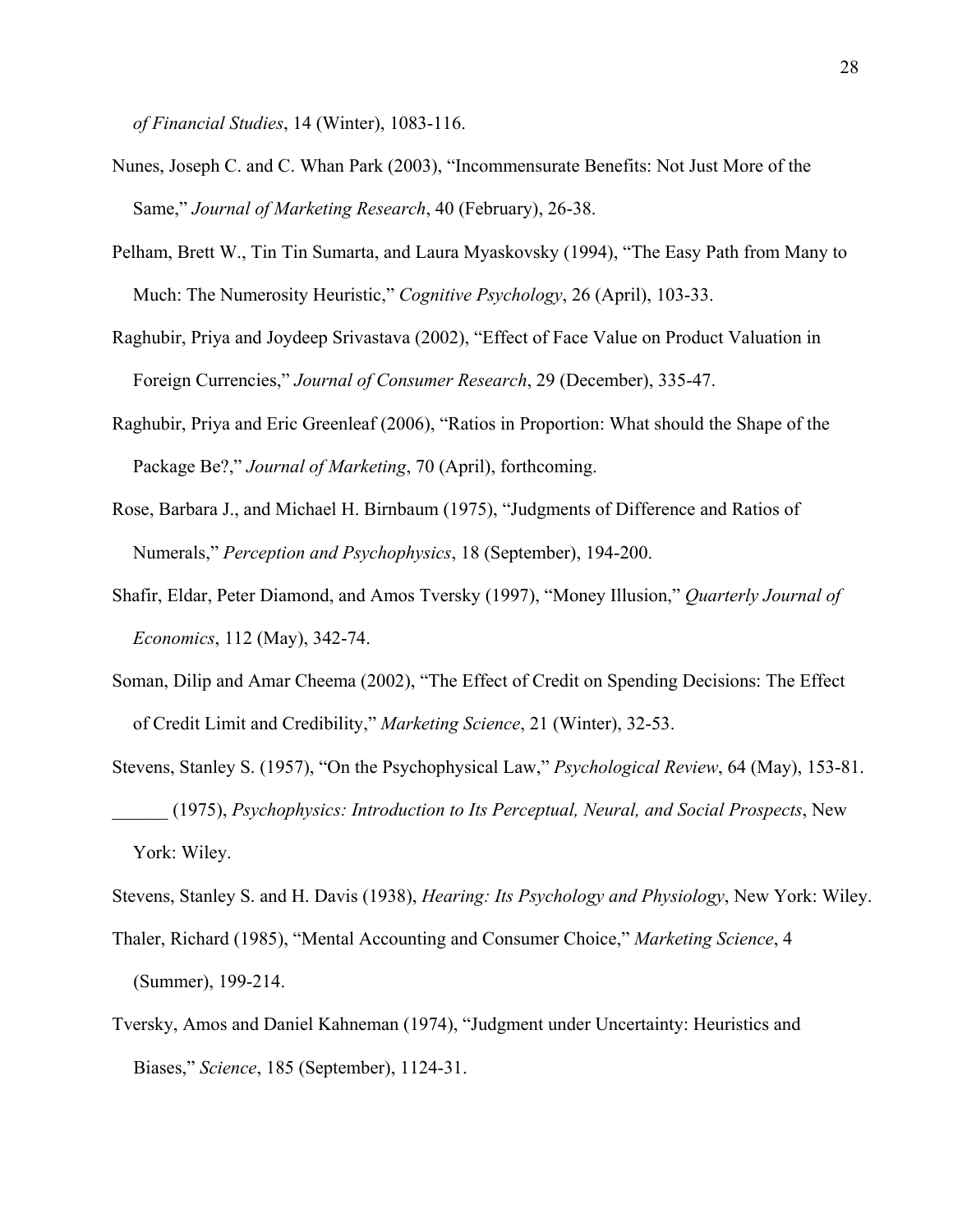\_\_\_\_\_\_ and \_\_\_\_\_\_ (1991), "Loss Aversion in Riskless Choice: A Reference-Dependent Model," *Quarterly Journal of Economics*, 107 (November), 1039-61.

- Winer, Russell S. (1988), "Behavioral Perspectives in Pricing: Buyer's Subjective Perceptions of Price Revisited," in *Issues in Pricing: Theory and Research*, ed. Timothy Devinney, Lexington, MA: Lexington Books, 35-57.
- Wright, John H. (2001), "The Influence of Absolute Differences and Relative Differences on Unidimensional Difference Judgments," unpublished doctoral dissertation, Department of Marketing, Graduate School of Business, The University of Chicago, IL 60637.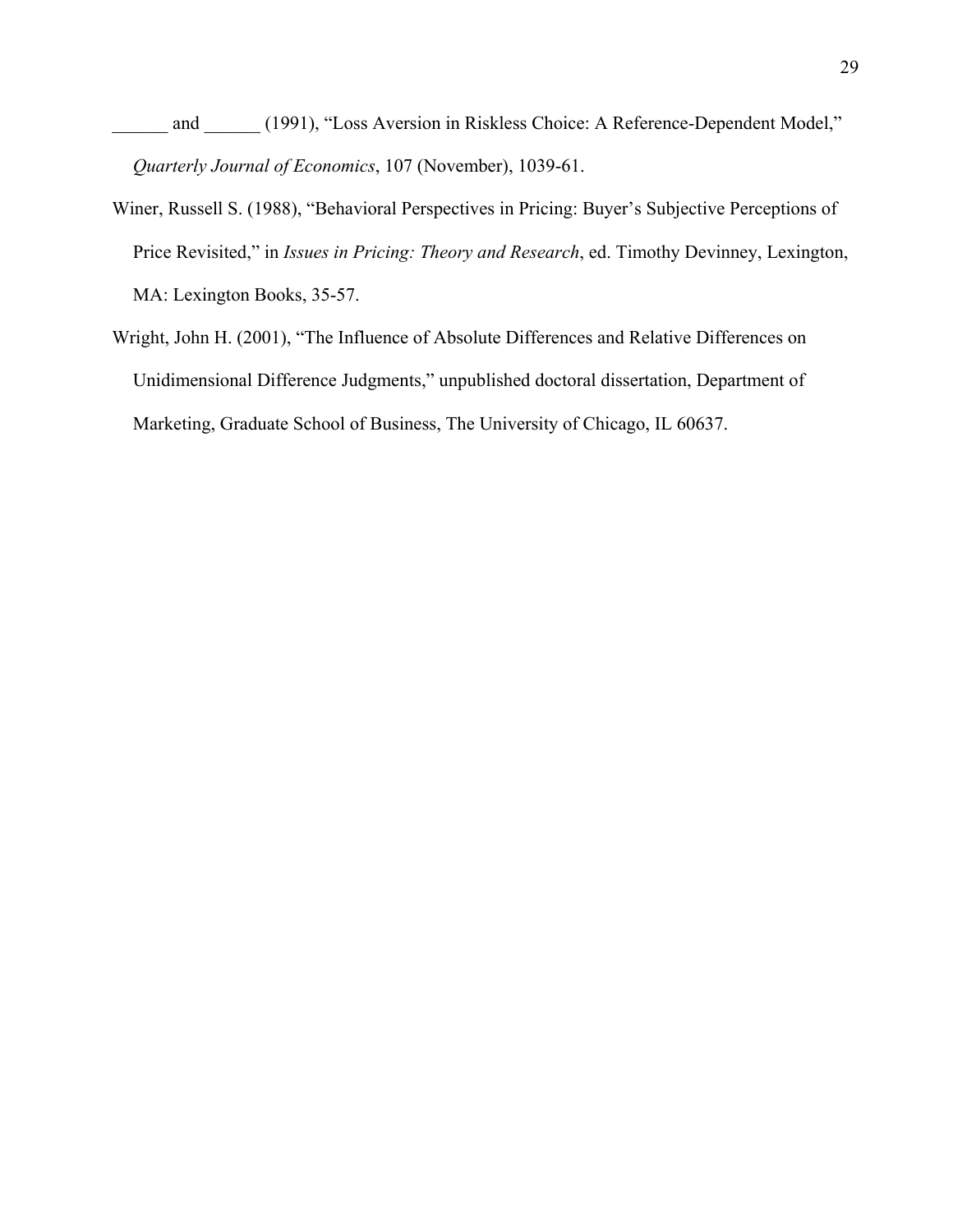# **TABLE 1**

## WILLINGNESS TO SPEND IN DIFFERENT CATEGORIES IN STUDY 1.

|                          | Session 1,<br>Hong Kong (HK\$) | Session 2,<br>Tristania (in HK\$ |  |
|--------------------------|--------------------------------|----------------------------------|--|
|                          |                                | equivalents)                     |  |
| Low numerosity $(n=17)$  |                                |                                  |  |
| Food                     | $532.35^a$                     | $372.71^a$                       |  |
| Shopping                 | $832.35^a$                     | 538.94 <sup>a</sup>              |  |
| Entertainment            | 414.71 <sup>a</sup>            | 290.12 <sup>a</sup>              |  |
| Total                    | $\overline{1779.41}^{a}$       | $1201.77^a$                      |  |
| High numerosity $(n=18)$ |                                |                                  |  |
| Food                     | 547.78 <sup>b</sup>            | $677.67^b$                       |  |
| Shopping                 | 811.11                         | 854.92                           |  |
| Entertainment            | $422.22^a$                     | $540.12^a$                       |  |
| Total                    | $1781.11^a$                    | $2072.71^a$                      |  |

NOTE.—<sup>a</sup> row-wise means differ at  $p<.001$ , <sup>b</sup> row-wise means differ at  $p<.002$ .